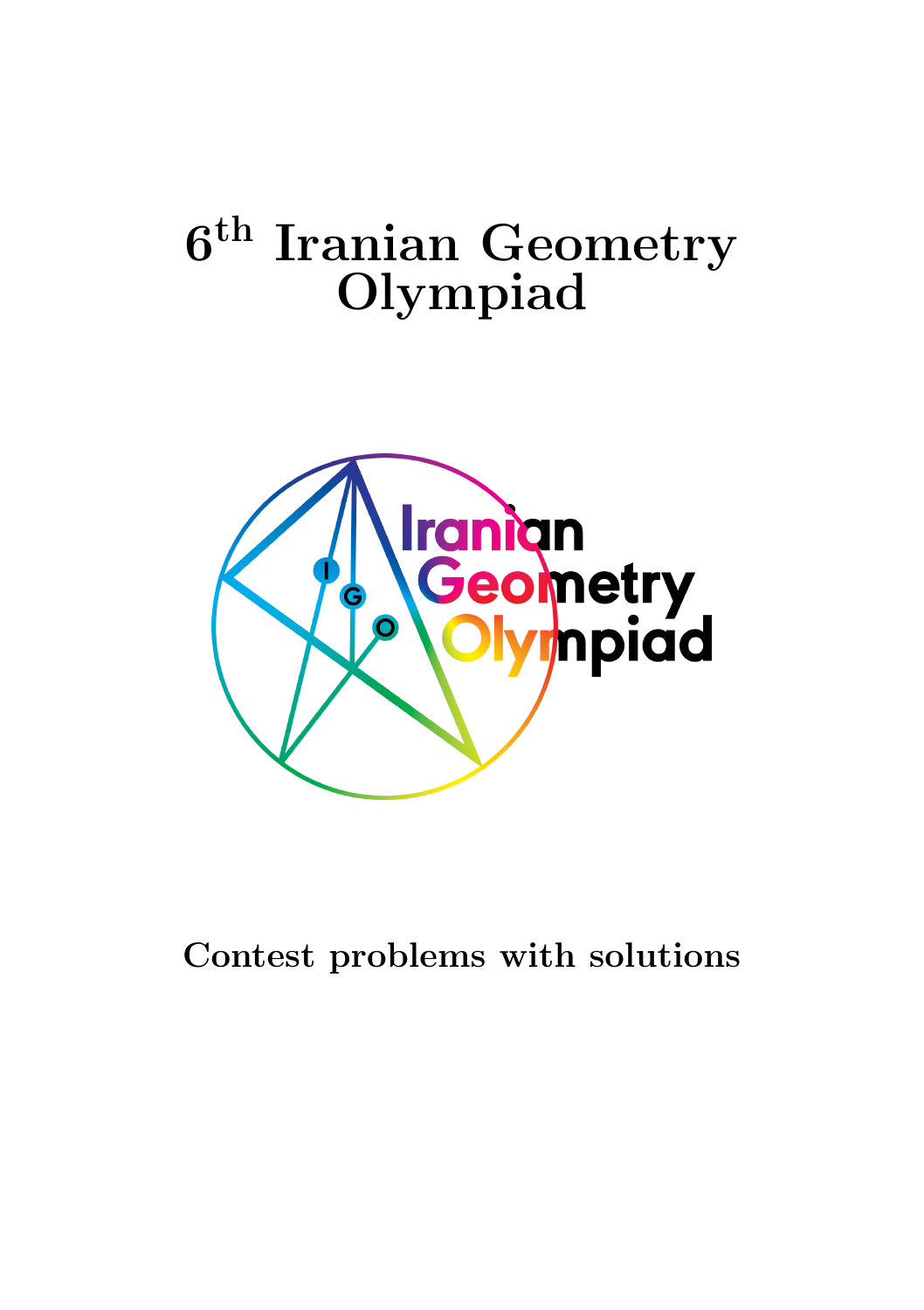#### 6 th Iranian Geometry Olympiad Contest problems with solutions.

This booklet is prepared by Alireza Dadgarnia and Benyamin Ghaseminia. Copyright ©[Iranian Geometry Olympiad Secretariat](https://igo-official.ir/) 2018-2019. All rights reserved.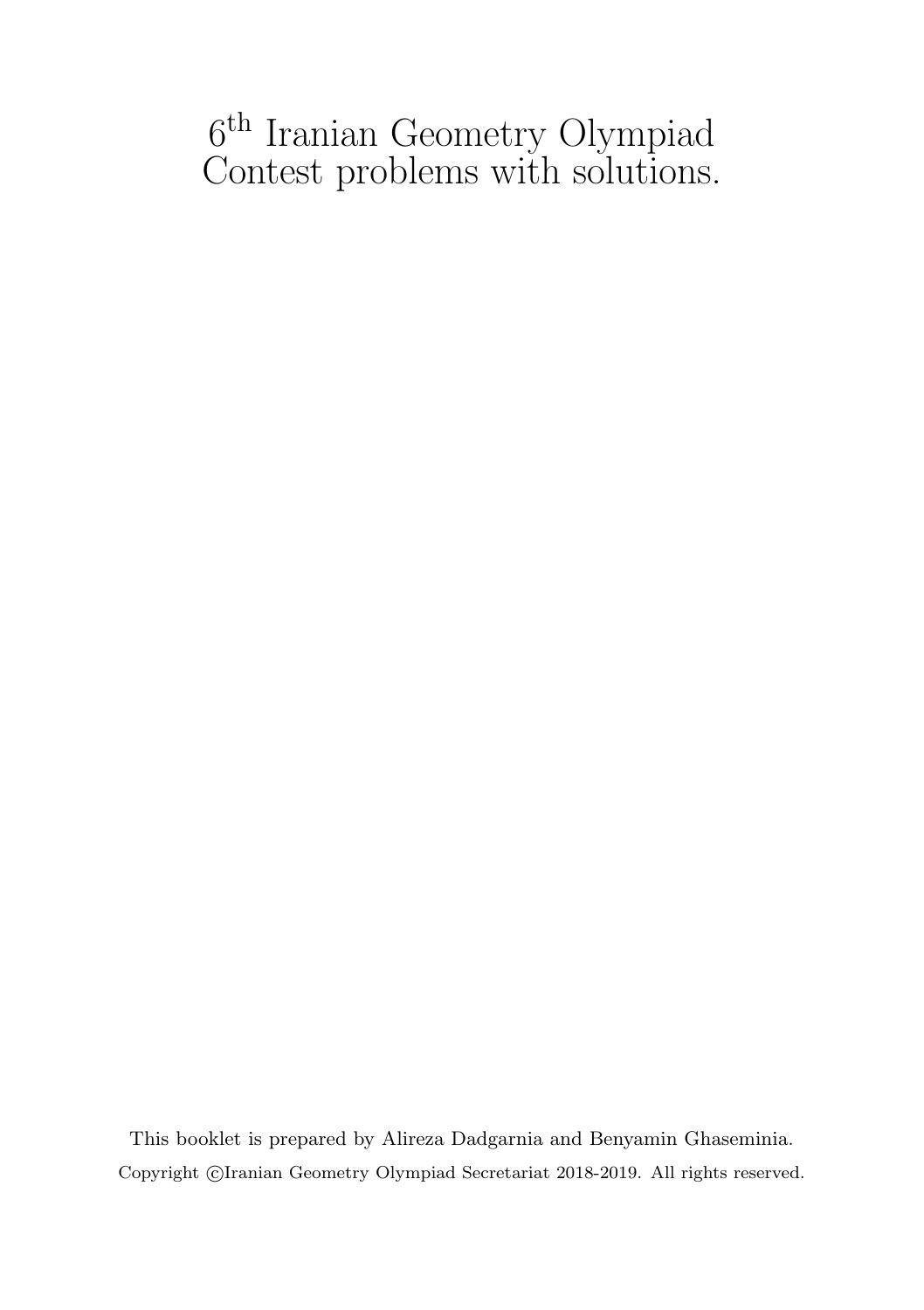### Contents

| <b>Elementary Level</b>                                                                                                        | 3  |
|--------------------------------------------------------------------------------------------------------------------------------|----|
|                                                                                                                                |    |
| Solutions $\ldots$ $\ldots$ $\ldots$ $\ldots$ $\ldots$ $\ldots$ $\ldots$ $\ldots$ $\ldots$ $\ldots$ $\ldots$ $\ldots$ $\ldots$ |    |
| Intermediate Level                                                                                                             | 15 |
|                                                                                                                                | 15 |
|                                                                                                                                |    |
| <b>Advanced Level</b>                                                                                                          | 29 |
|                                                                                                                                | 29 |
|                                                                                                                                |    |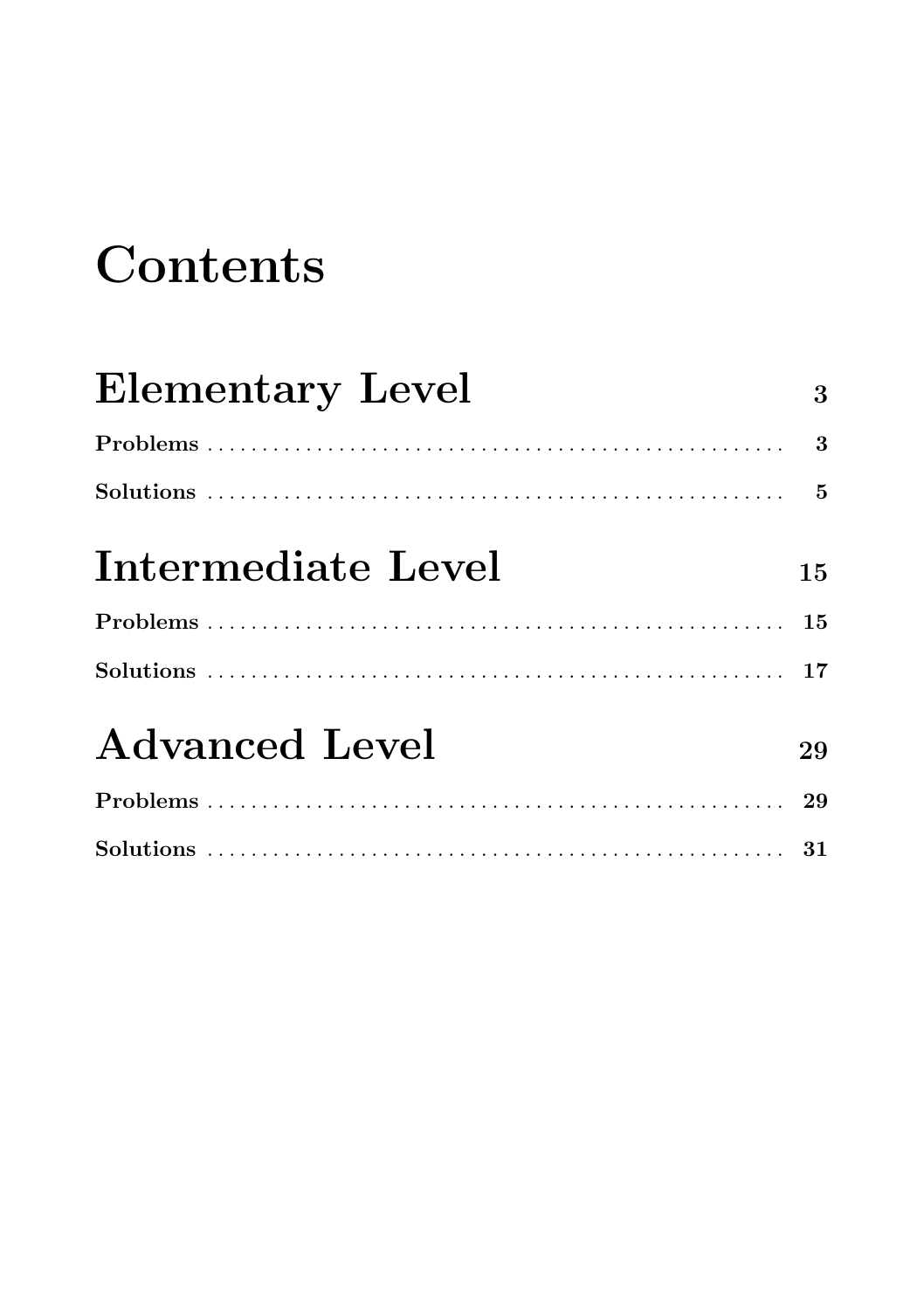## <span id="page-3-0"></span>Elementary Level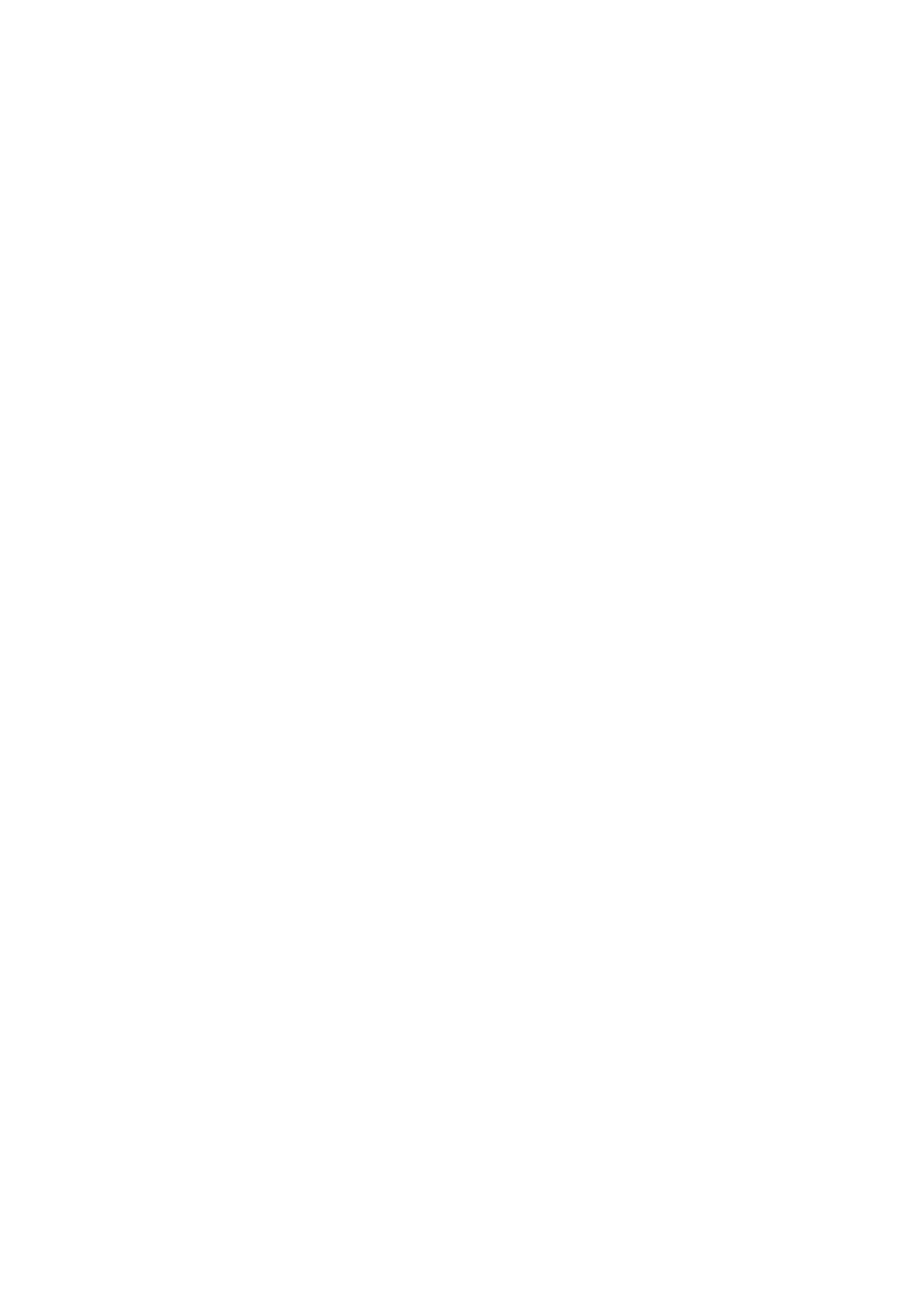#### <span id="page-5-0"></span>Problems

1) There is a table in the shape of a  $8 \times 5$  rectangle with four holes on its corners. After shooting a ball from points  $A, B$  and  $C$  on the shown paths, will the ball fall into any of the holes after 6 reflections? (The ball reflects with the same angle after contacting the table edges.)



 $(\rightarrow p.5)$  $(\rightarrow p.5)$ 

2) As shown in the figure, there are two rectangles  $ABCD$  and  $PQRD$  with the same area, and with parallel corresponding edges. Let points  $N$ ,  $M$ and  $T$  be the midpoints of segments  $QR$ ,  $PC$  and  $AB$ , respectively. Prove that points  $N, M$  and  $T$  lie on the same line.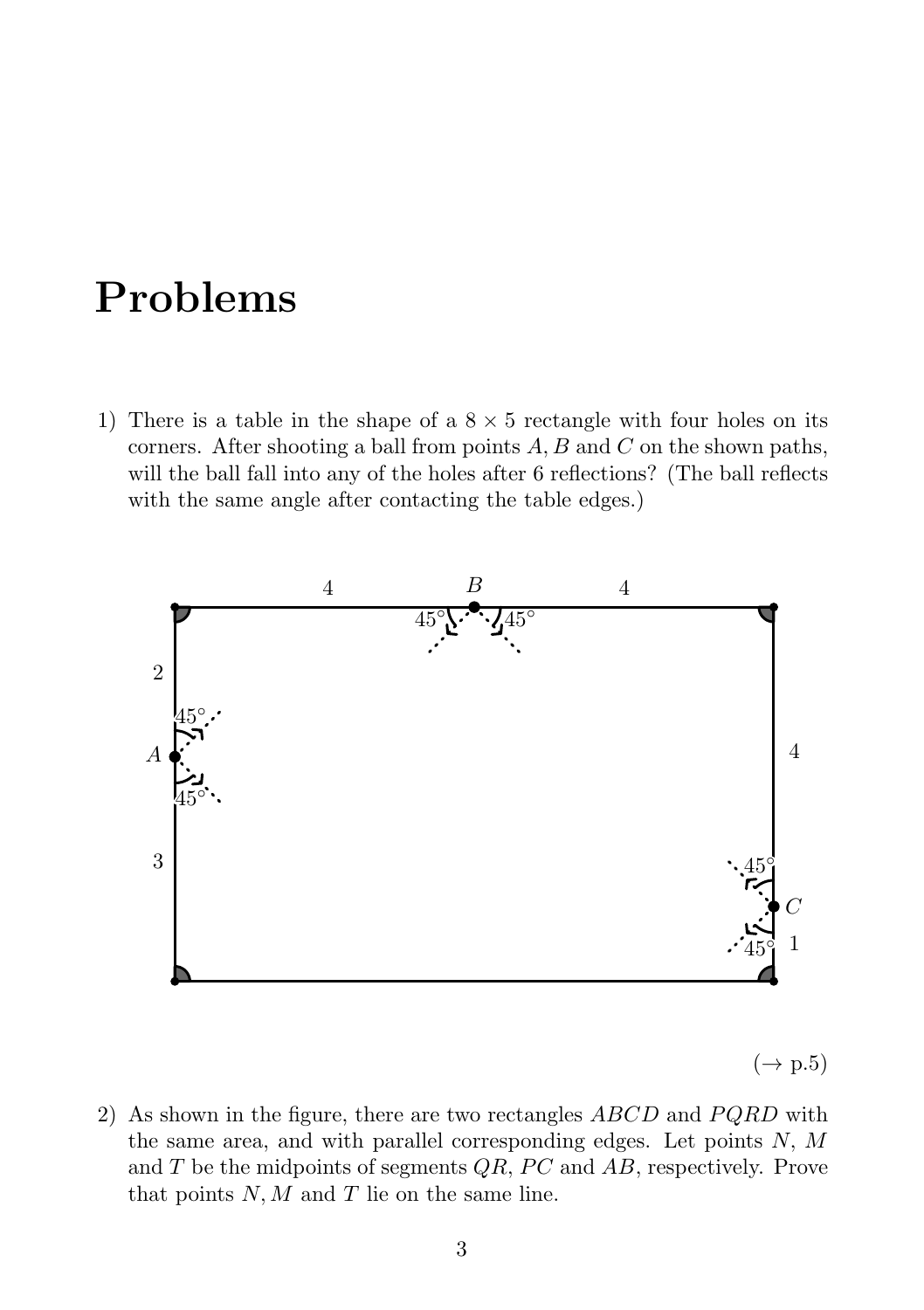

- 3) There are  $n > 2$  lines on the plane in general position; Meaning any two of them meet, but no three are concurrent. All their intersection points are marked, and then all the lines are removed, but the marked points are remained. It is not known which marked point belongs to which two lines. Is it possible to know which line belongs where, and restore them all?  $(\rightarrow p.9)$  $(\rightarrow p.9)$
- 4) Quadrilateral ABCD is given such that

$$
\angle DAC = \angle CAB = 60^{\circ},
$$

and

$$
AB = BD - AC.
$$

Lines AB and CD intersect each other at point E. Prove that

$$
\angle ADB = 2\angle BEC.
$$

 $(\rightarrow p.10)$  $(\rightarrow p.10)$ 

5) For a convex polygon (i.e. all angles less than  $180^\circ$ ) call a diagonal bisector if its bisects both area and perimeter of the polygon. What is the maximum number of bisector diagonals for a convex pentagon?

 $(\rightarrow p.11)$  $(\rightarrow p.11)$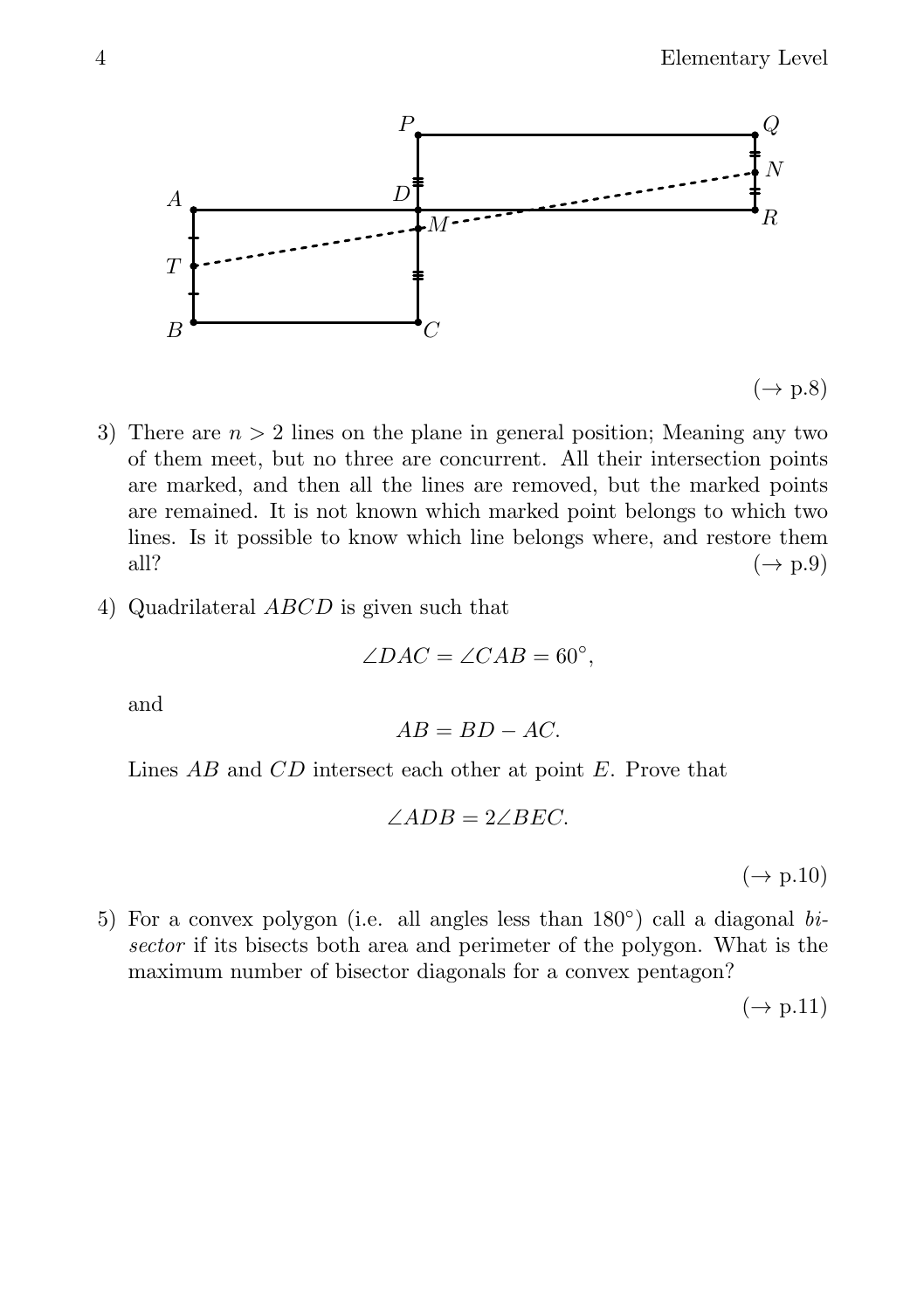### <span id="page-7-0"></span>Solutions

1) There is a table in the shape of a  $8 \times 5$  rectangle with four holes on its corners. After shooting a ball from points  $A, B$  and  $C$  on the shown paths, will the ball fall into any of the holes after 6 reflections? (The ball reflects with the same angle after contacting the table edges.)



Proposed by Hirad Alipanah

- - - - - - - - - - - - - - - - - - - - - - - - - - - - - - - - - - - - - - - - - - - - - - - - - Solution. It's easy to track the trajectory of the ball. Point A: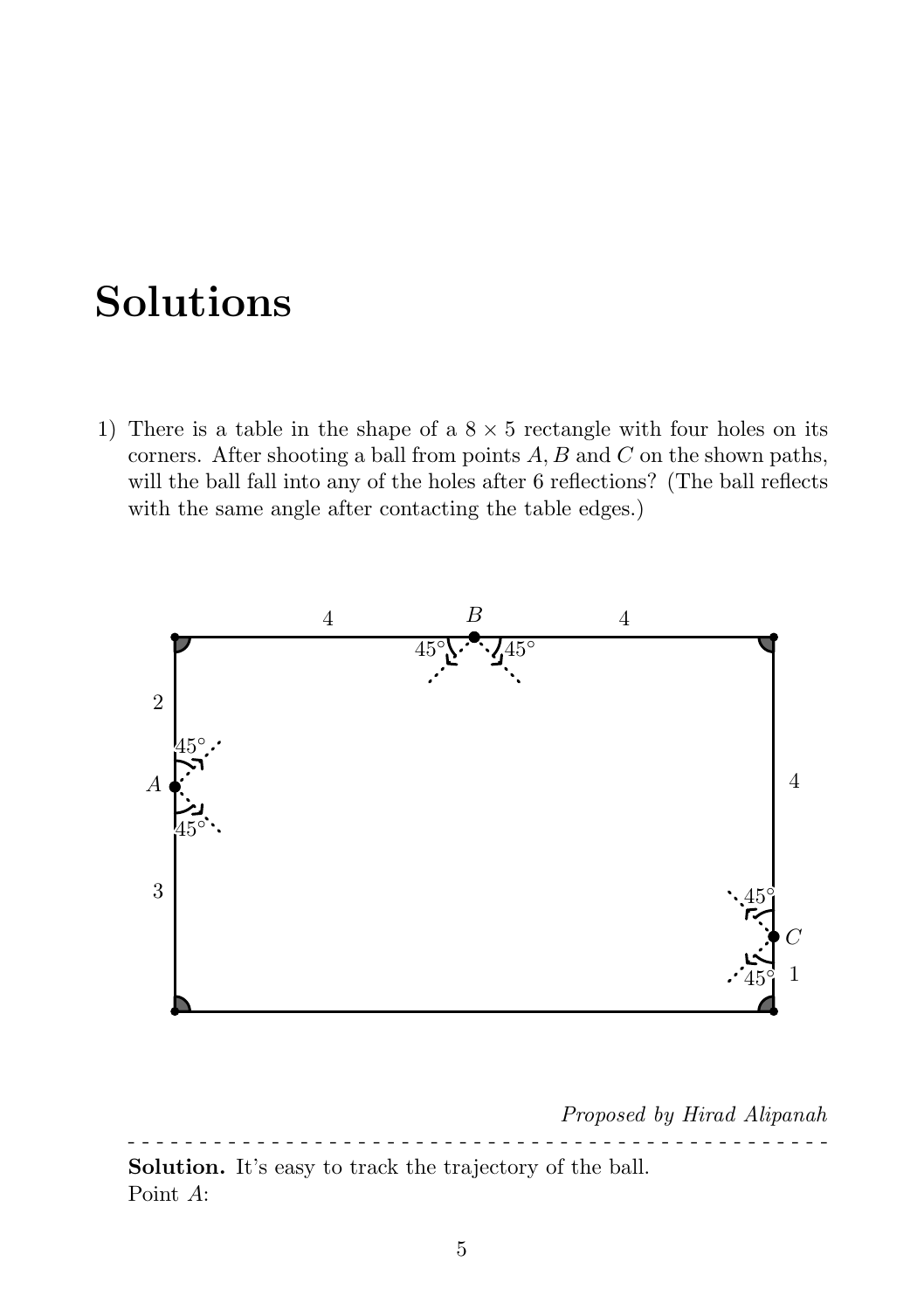

(a) The ball goes through a hole with one (b) The ball doesn't go through a hole afreflection. ter six reflections.

Point B:



(a) The ball goes through a hole with five (b) The ball goes through a hole with five reflections. reflections.



(a) The ball goes through a hole with six (b) The ball goes through a hole with four refelctions. reflections.

There are two point of views to the problem: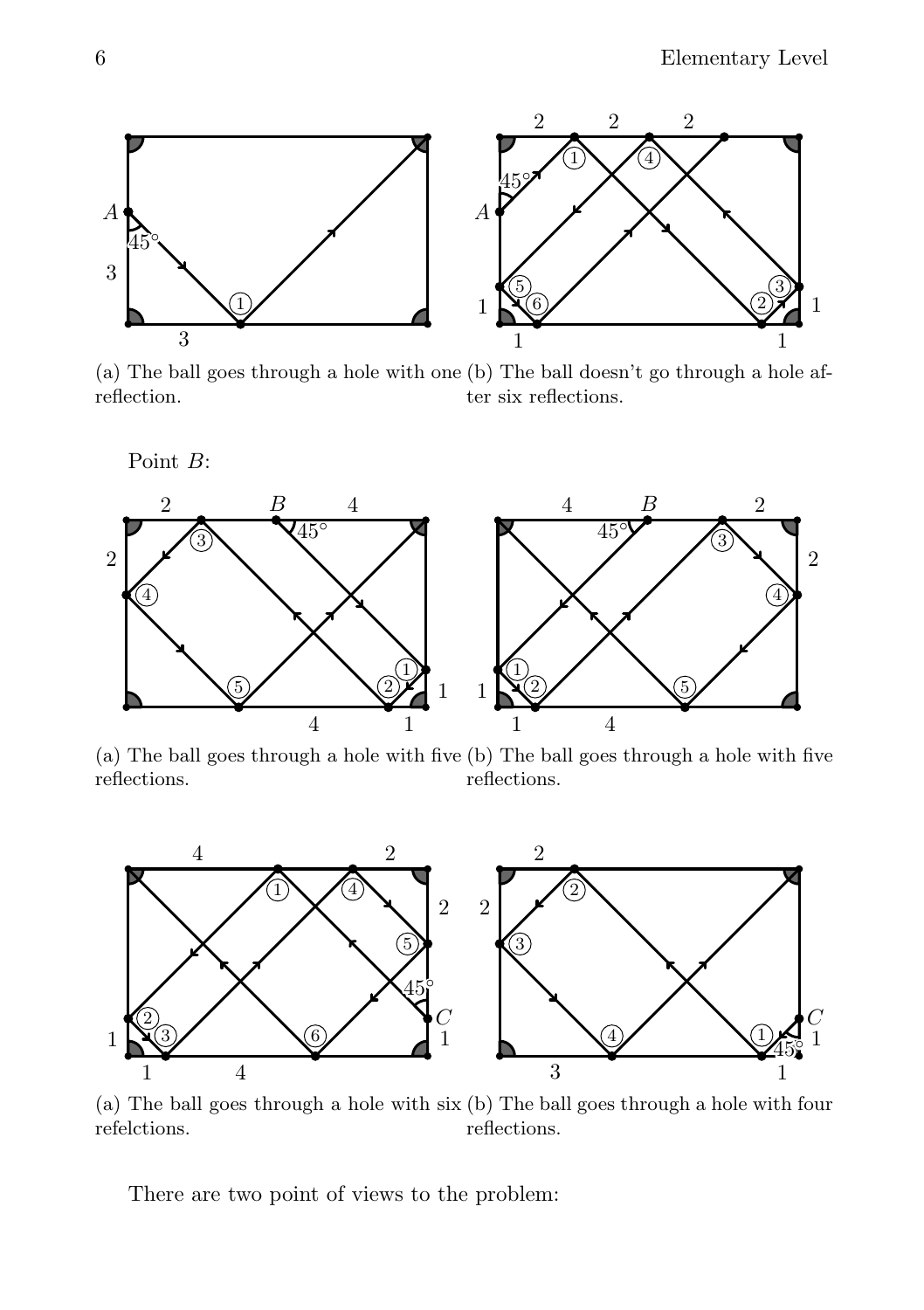- (a) Looking for the trajectories where the ball goes through a hole with at most 6 reflections: In this case, all cases except  $A(b)$  are desired.
- <span id="page-9-0"></span>(b) Looking for the trajectories where the ball goes through a hole with exactly 6 reflections:

In this case,  $C(a)$  is the only answer to the problem.

 $\blacksquare$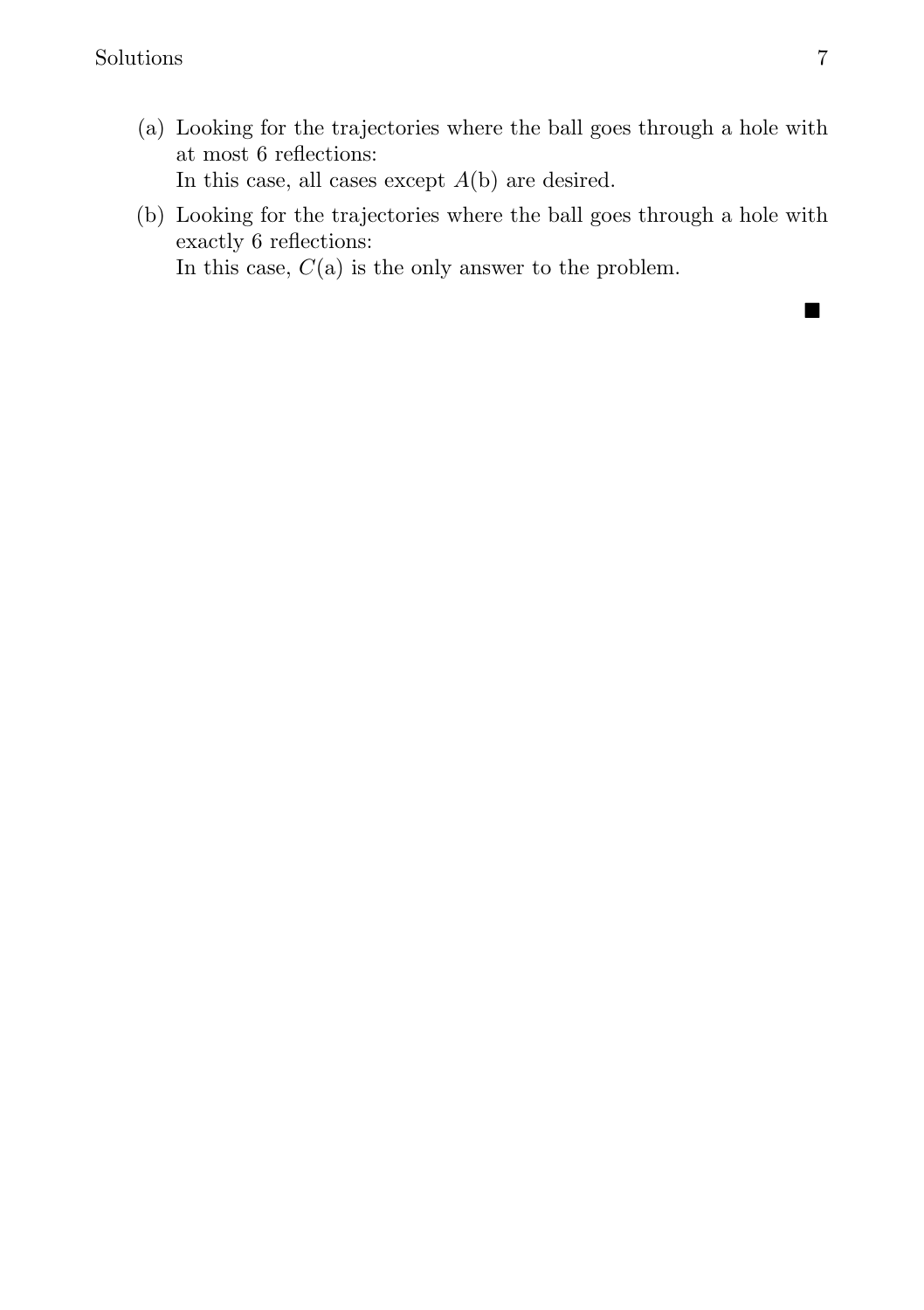2) As shown in the figure, there are two rectangles  $ABCD$  and  $PQRD$  with the same area, and with parallel corresponding edges. Let points  $N$ ,  $M$ and  $T$  be the midpoints of segments  $QR$ ,  $PC$  and  $AB$ , respectively. Prove that points  $N, M$  and  $T$  lie on the same line.



Proposed by Morteza Saghafian - - - - - - - - - - - - - - - - - - - - - - - - - - - - - - - - - - - - - - - - - - - - - - - - -

**Solution.** Let  $L$  be the intersection point of  $PQ$  and  $CR$ , and let  $K$  be the intersection point of BC and AP.



Since  $QR \parallel PC$ , it is deduced that L, N and M are collinear; Similarly,  $K, T$  and M are collinear. Therefore it suffices to prove that  $PLCK$  is a parallelogram to deduce that  $K, M$  and  $L$  are collinear, and get the desired result of the problem. Since  $PL \parallel CK$ , it suffices to show that  $PK \parallel CL$ , or  $PA \parallel CR$ . Since the areas of the two rectangles are equal, it is implied that

$$
PD \cdot DR = AD \cdot CD \implies \frac{PD}{CD} = \frac{AD}{DR}.
$$

Which implies  $AP \parallel CR$ , and the proof is complete.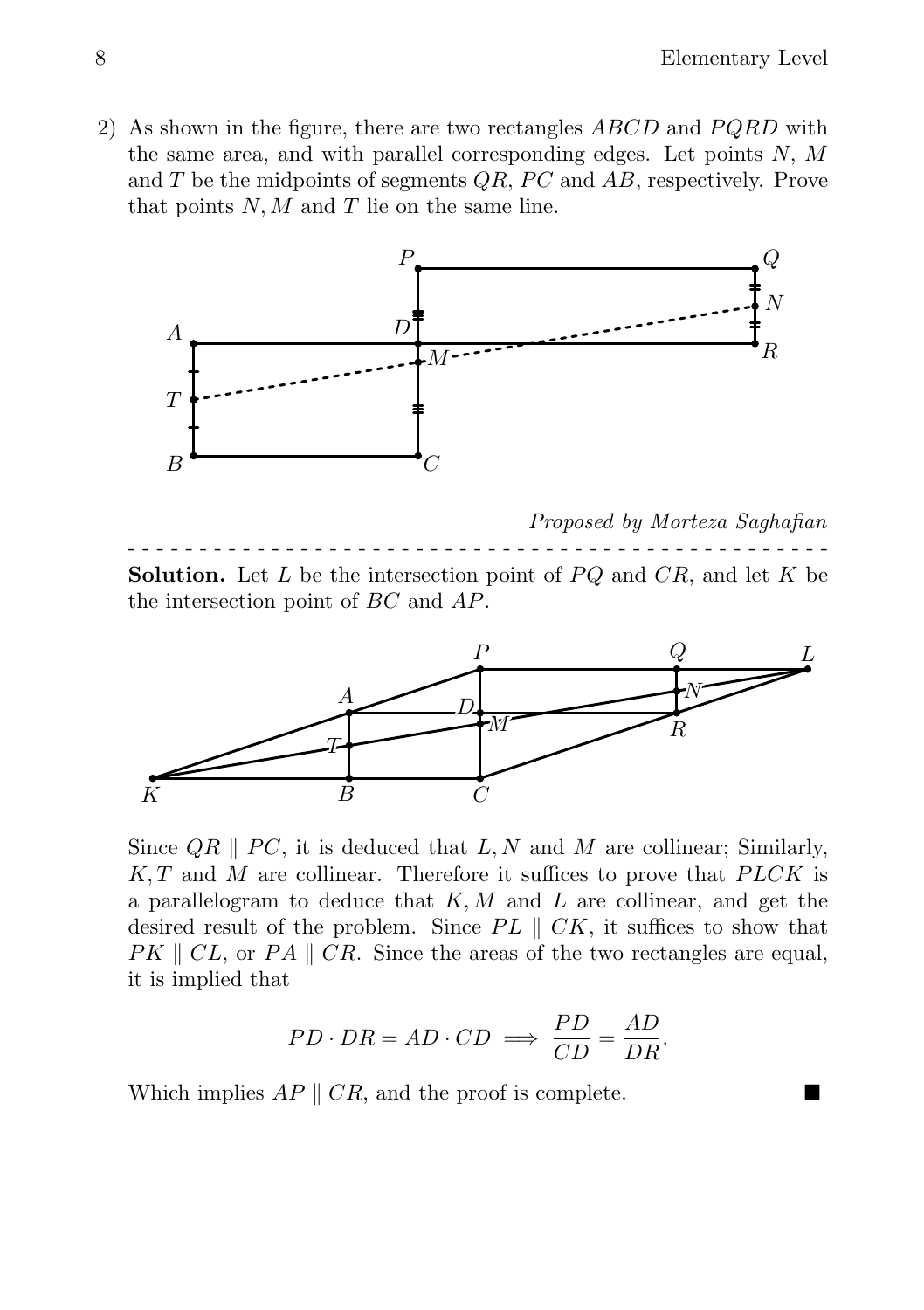3) There are  $n > 2$  lines on the plane in general position; Meaning any two of them meet, but no three are concurrent. All their intersection points are marked, and then all the lines are removed, but the marked points are remained. It is not known which marked point belongs to which two lines. Is it possible to know which line belongs where, and restore them all?

Proposed by Boris Frenkin - Russia - - - - - - - - - - - - - - - - - - - - - - - - - - - - - - - - - - - - - - - - - - - - - - - - - Answer. Yes, it is.

**Solution.** Draw the lines which each of them contains  $n-1$  marked points, at least. All the original lines are among these lines. Conversely, let some line  $\ell$  contains some  $n-1$  marked points. They are points of meet of some pairs of the original lines  $(\ell_1, \ell_2),(\ell_3, \ell_4), \ldots,(\ell_{2n-3}, \ell_{2n-2})$ . Since  $n > 2$ , we have  $2n - 2 > n$ , so  $\ell_i$  coincides with  $\ell_j$  for some  $1 \leq i < j \leq 2n - 2$ . Then these lines belong to distinct pairs in the above list, and the two corresponding marked points belong to  $\ell_i = \ell_j$ . But then also  $\ell = \ell_i$ , and we are done.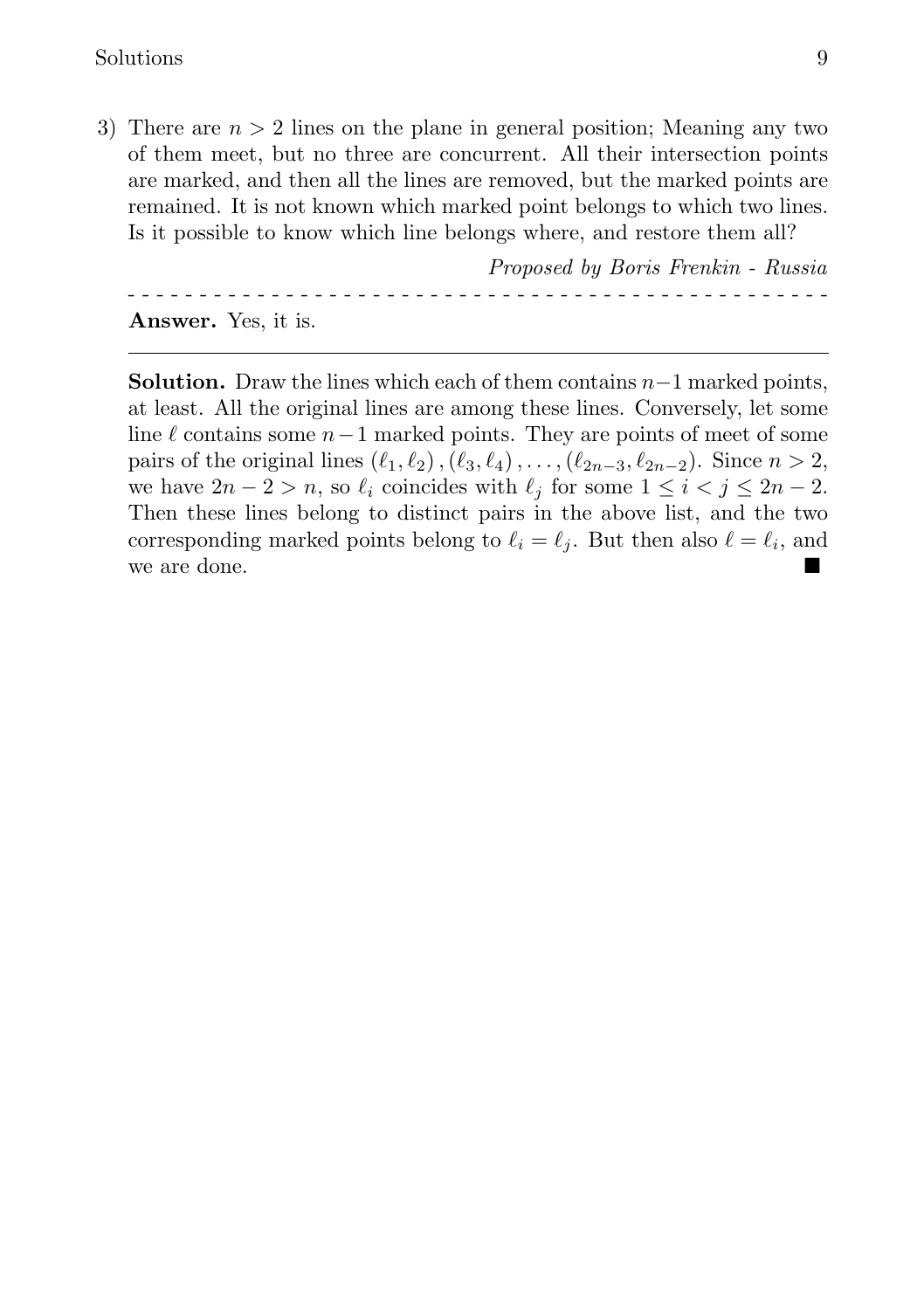4) Quadrilateral ABCD is given such that

$$
\angle DAC = \angle CAB = 60^{\circ},
$$

and

$$
AB = BD - AC.
$$

Lines AB and CD intersect each other at point E. Prove that

$$
\angle ADB = 2\angle BEC.
$$

Proposed by Iman Maghsoudi

- - - - - - - - - - - - - - - - - - - - - - - - - - - - - - - - - - - - - - - - - - - - - - - - - **Solution.** Consider point F on ray BA such that  $AF = AC$ .



Knowing that  $AB = BD - AC$ , it is implied that  $BF = BD$ . Therefore

<span id="page-12-1"></span>
$$
\left\{\n\begin{aligned}\nAF &= AC \\
AD &= AD \\
\angle FAD &= \angle CAD = 60^\circ\n\end{aligned}\n\right\}\n\implies \triangle FAD \cong \triangle CAD.\n\tag{1}
$$

Note that

<span id="page-12-0"></span>
$$
\angle BEC = \angle FAD - \angle ADC \stackrel{(1)}{=} 60^{\circ} - \angle ADF. \tag{2}
$$

On the other hand

$$
\angle ADB = \angle FDB - \angle ADF = \angle AFD - \angle ADF
$$
  
= (120<sup>o</sup> - \angle ADF) - \angle ADF  
= 120<sup>o</sup> - 2\angle ADF  

$$
\stackrel{(2)}{=} 2\angle BEC.
$$

So the claim of the problem is proved.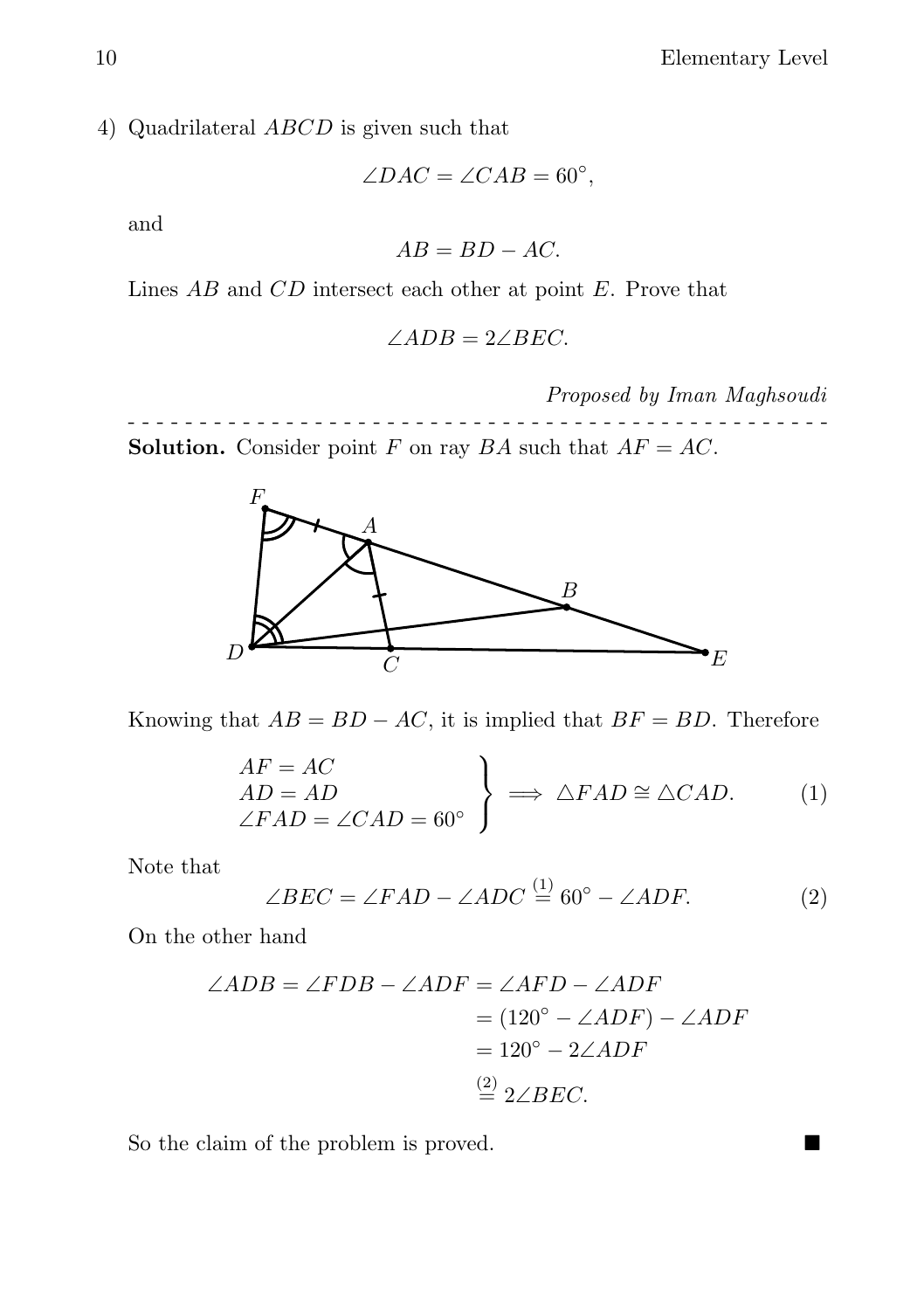5) For a convex polygon (i.e. all angles less than  $180^{\circ}$ ) call a diagonal bisector if its bisects both area and perimeter of the polygon. What is the maximum number of bisector diagonals for a convex pentagon?

Proposed by Morteza Saghafian - - - - - - - - - - - - - - - - - - - - - - - - - - - - - - - - - - - - - - - - - - - - - - - - - Answer. The maximum number of bisector diagonals is 2.

Solution. Note that for each vertex, there is at most one bisector diagonal that passes through it; Therefore there are at most 2 bisector diagonals in the pentagon. The following figure shows an example where the pentagon has two bisector diagonals.



Ō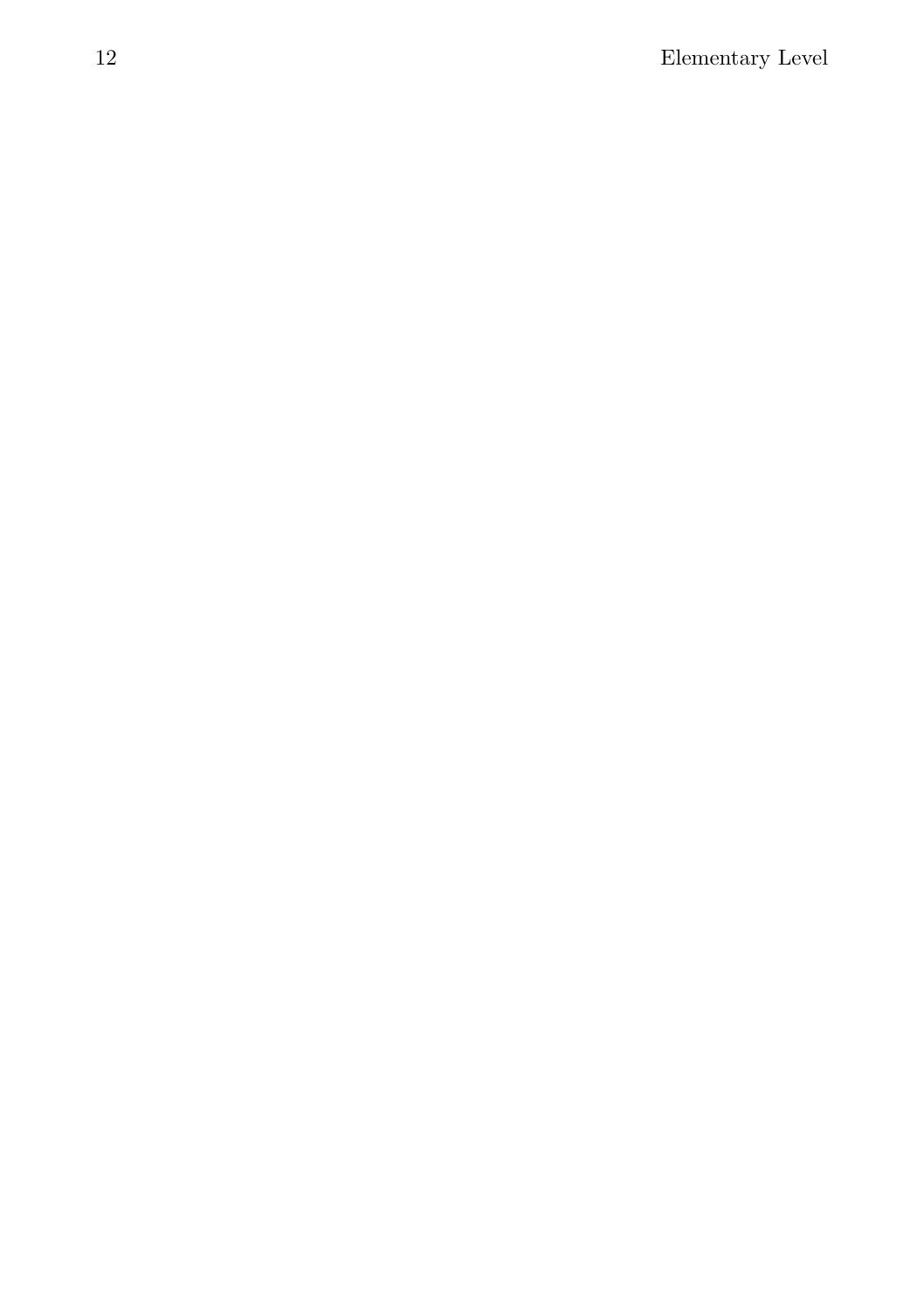# <span id="page-15-0"></span>Intermediate Level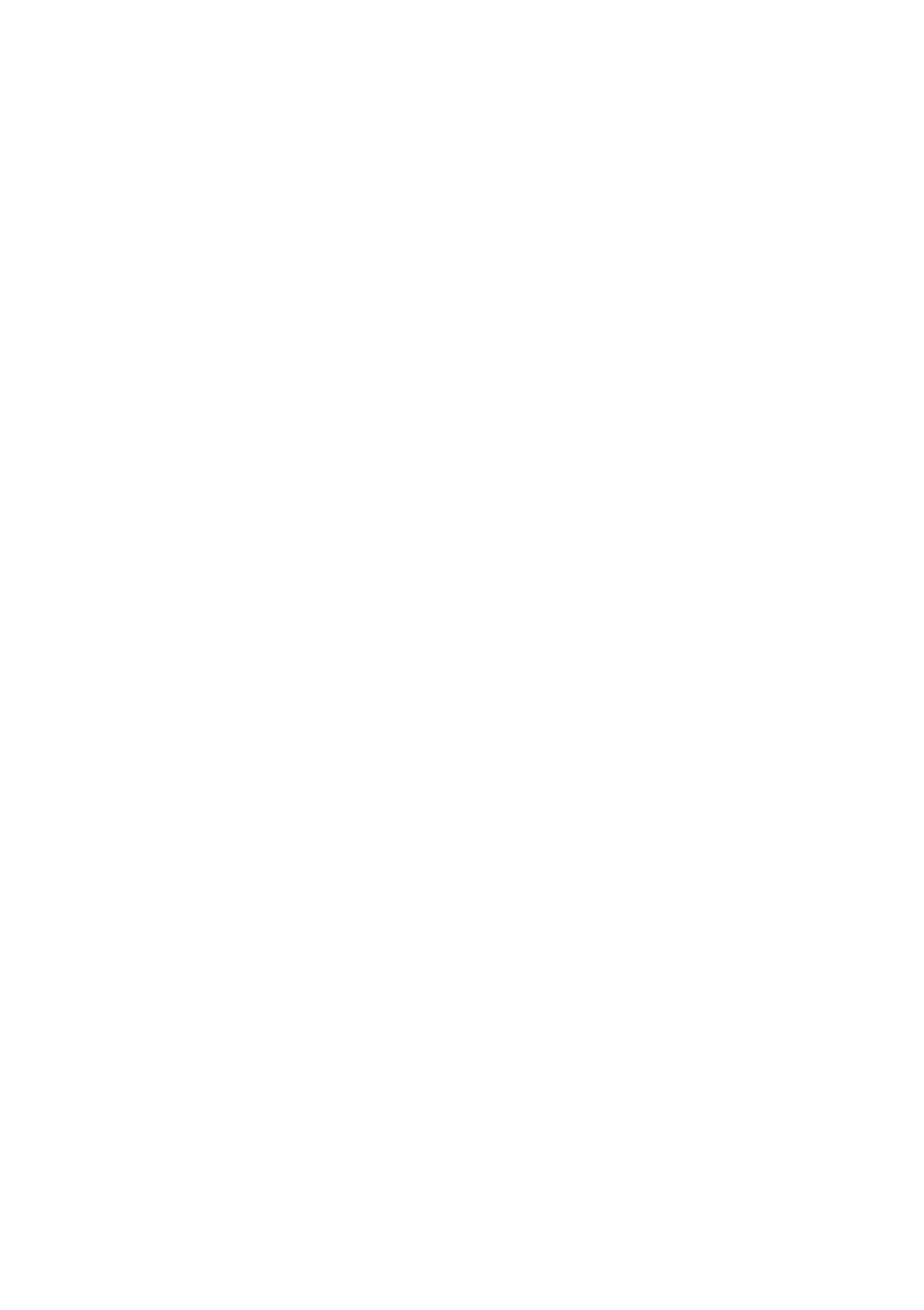#### <span id="page-17-0"></span>Problems

1) Two circles  $\omega_1$  and  $\omega_2$  with centers  $O_1$  and  $O_2$  respectively intersect each other at points A and B, and point  $O_1$  lies on  $\omega_2$ . Let P be an arbitrary point lying on  $\omega_1$ . Lines BP, AP and  $O_1O_2$  cut  $\omega_2$  for the second time at points  $X, Y$  and  $C$ , respectively. Prove that quadrilateral  $XPYC$  is a parallelogram.

 $(\rightarrow$  p[.17\)](#page-19-0)

2) Find all quadrilaterals  $ABCD$  such that all four triangles  $DAB$ ,  $CDA$ , BCD and ABC are similar to one-another.

 $(\rightarrow p.19)$  $(\rightarrow p.19)$ 

3) Three circles  $\omega_1$ ,  $\omega_2$  and  $\omega_3$  pass through one common point, say P. The tangent line to  $\omega_1$  at P intersects  $\omega_2$  and  $\omega_3$  for the second time at points  $P_{1,2}$  and  $P_{1,3}$ , respectively. Points  $P_{2,1}$ ,  $P_{2,3}$ ,  $P_{3,1}$  and  $P_{3,2}$  are similarly defined. Prove that the perpendicular bisector of segments  $P_{1,2}P_{1,3}$ ,  $P_{2,1}P_{2,3}$ and  $P_{3,1}P_{3,2}$  are concurrent.

 $(\rightarrow p.20)$  $(\rightarrow p.20)$ 

4) Let ABCD be a parallelogram and let K be a point on line AD such that  $BK = AB$ . Suppose that P is an arbitrary point on AB, and the perpendicular bisector of  $PC$  intersects the circumcircle of triangle  $APD$ at points  $X$ ,  $Y$ . Prove that the circumcircle of triangle  $ABK$  passes through the orthocenter of triangle AXY .

 $(\rightarrow p.23)$  $(\rightarrow p.23)$ 

5) Let ABC be a triangle with  $\angle A = 60^\circ$ . Points E and F are the foot of angle bisectors of vertices  $B$  and  $C$  respectively. Points  $P$  and  $Q$  are considered such that quadrilaterals  $BFPE$  and  $CEQF$  are parallelograms. Prove that  $\angle PAQ > 150^{\circ}$ . (Consider the angle PAQ that does not contain side AB of the triangle.)

 $(\rightarrow p.25)$  $(\rightarrow p.25)$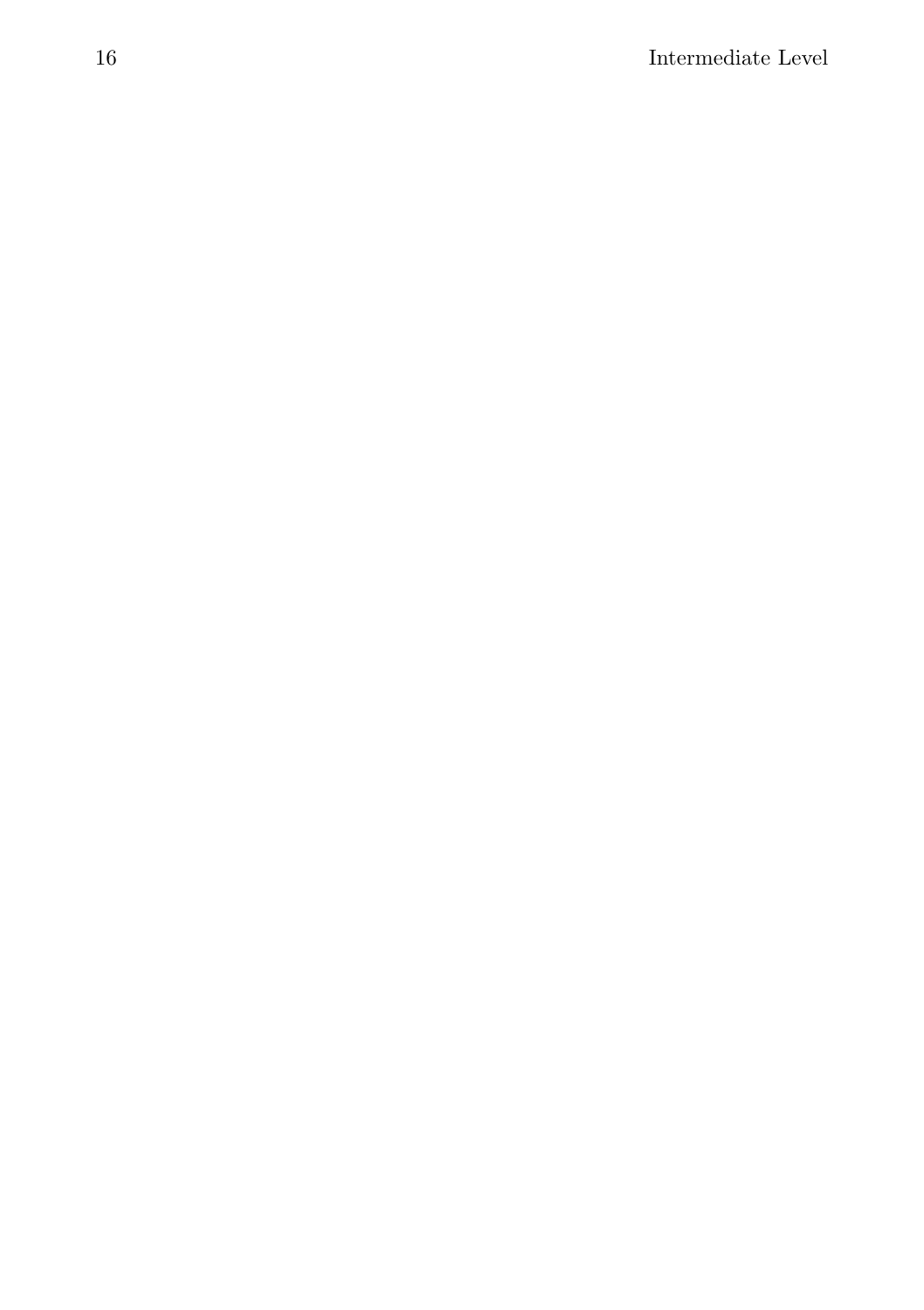#### <span id="page-19-0"></span>Solutions

1) Two circles  $\omega_1$  and  $\omega_2$  with centers  $O_1$  and  $O_2$  respectively intersect each other at points A and B, and point  $O_1$  lies on  $\omega_2$ . Let P be an arbitrary point lying on  $\omega_1$ . Lines BP, AP and  $O_1O_2$  cut  $\omega_2$  for the second time at points  $X, Y$  and  $C$ , respectively. Prove that quadrilateral  $XPYC$  is a parallelogram.





One can obtain

<span id="page-19-1"></span>
$$
\angle APB = \frac{\widehat{AO_1B}}{2} + \frac{\widehat{XCY}}{2}.
$$
 (1)

Note that  $\angle AO_2O_1 = \angle BO_2O_1$ , therefore  $\angle AO_1O_2 = \angle BO_1O_2$ . Now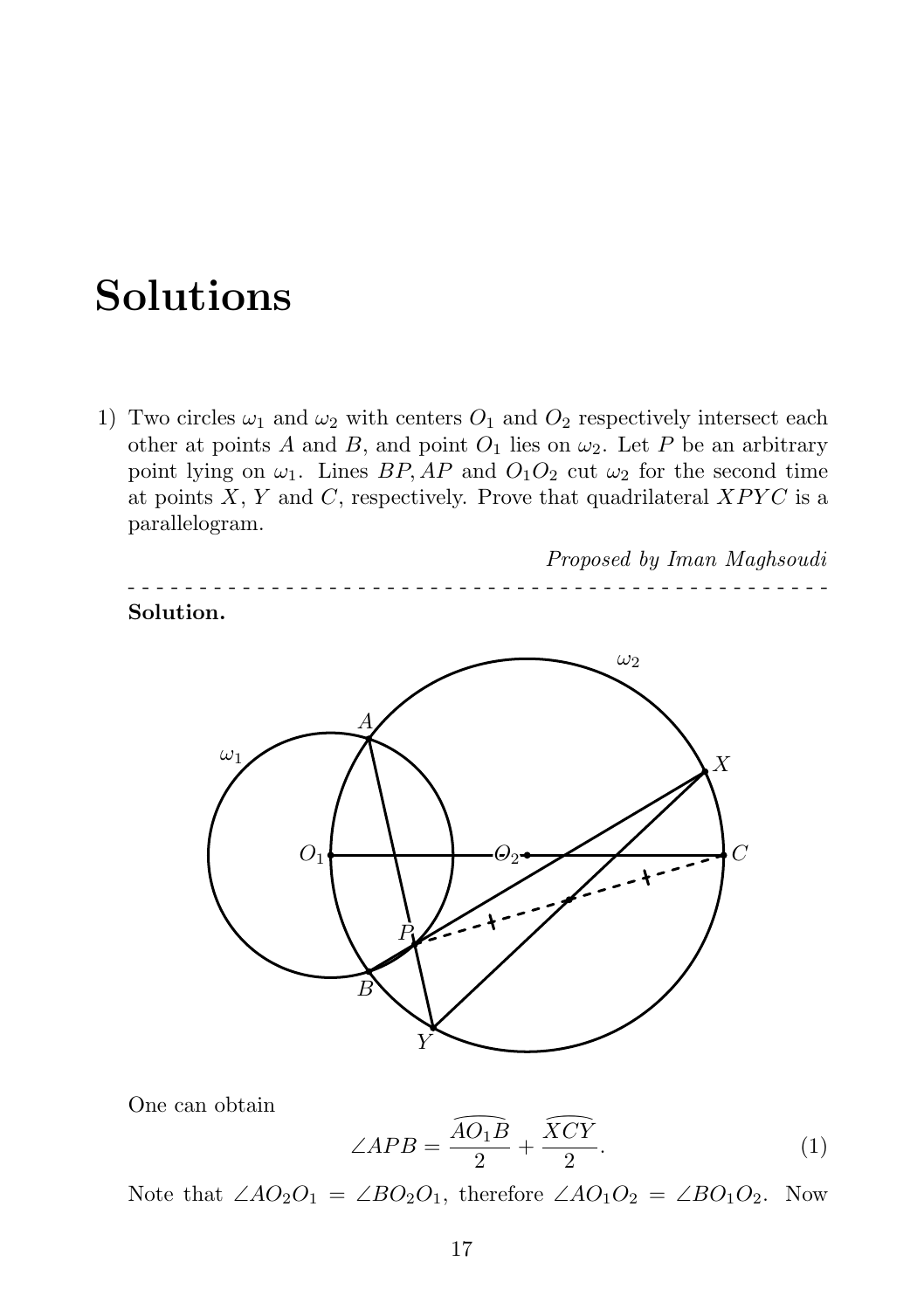since  $O_1$  is the circumcenter of triangle  $APB$ , it is deduced that<br> $\angle AO_1B$   $\angle AOC$   $\widehat{AXC}$   $\widehat{ABC}$ 

<span id="page-20-0"></span>
$$
\angle APB = 180^\circ - \frac{\angle AO_1B}{2} = 180^\circ - \frac{\stackrel{\frown}{AXC}}{2} = \frac{\stackrel{\frown}{ABC}}{2}.
$$
 (2)

Hence, according to equations [1](#page-19-1) and 2 it is obtained that<br[>](#page-20-0)  $\widehat{AO_1B}$   $\widehat{XCY}$   $\widehat{ABC}$   $\widehat{CXY}$   $\widehat{DY}$ 

$$
\frac{\widehat{AO_1B}}{2} + \frac{\widehat{XCY}}{2} = \frac{\widehat{ABC}}{2} \implies \widehat{XCY} = \widehat{BYC},
$$

thus  $BX \parallel CY$ , similarly  $AY \parallel XC$ . This imlplies that  $XPYC$  is a parallelogram and the claim of the problem is proved.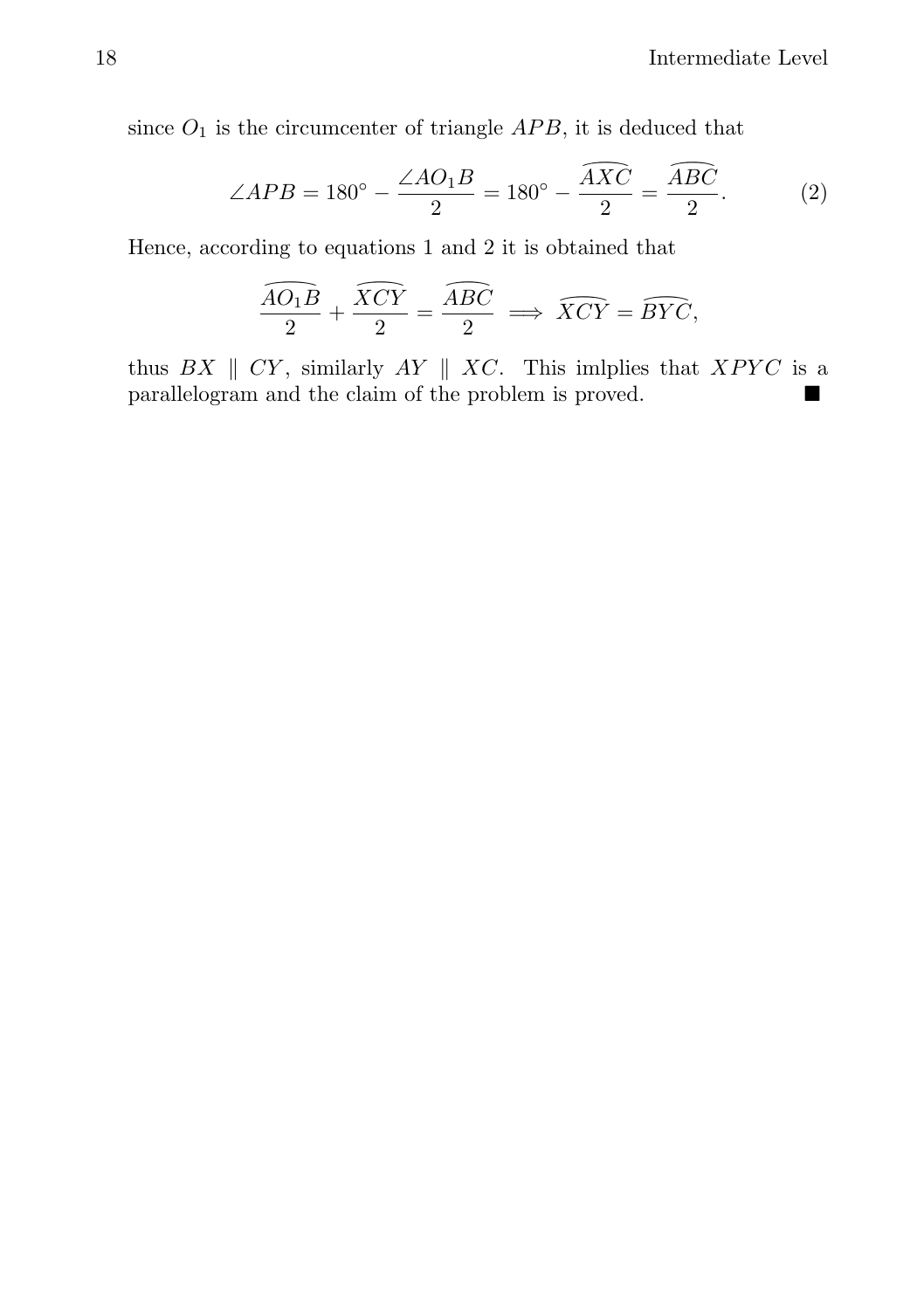2) Find all quadrilaterals ABCD such that all four triangles DAB, CDA, BCD and ABC are similar to one-another.

Proposed by Morteza Saghafian - - - - - - - - - - - - - - - - - - - - - - - - - - - - - - - - - - - - - - - - - - - - - - - - - Answer. All rectangles.

Solution. First assume that *ABCD* is a concave quadrilateral. Without loss of generality one can assume  $\angle D > 180^\circ$ , in other words D lies inside of triangle ABC. Again without loss of generality one can assume that  $\angle ABC$  is the maximum angle in triangle ABC. Therefore

$$
\angle ADC = \angle ABC + \angle BAD + \angle BCD > \angle ABC.
$$

Thus  $\angle ADC$  is greater than all the angles of triangle ABC, so triangles ABC and ADC cannot be similar. So it is concluded that ABCD must be convex.

Now let ABCD be a convex quadrilateral. Without loss of generality one can assume that the  $\angle B$  is the maximum angle in the quadrilateral. It can be written that

$$
\angle ABC > \angle DBC, \quad \angle ABC \ge \angle ADC \ge \angle BCD.
$$

Since triangles ABC and BCD are similar, it is implied that  $\angle ABC$  =  $\angle BCD$  and similarly, all the angles of ABCD are equal; Meaning ABCD must be a rectangle. It is easy to see that indeed, all rectangles satisfy the conditions of the problem.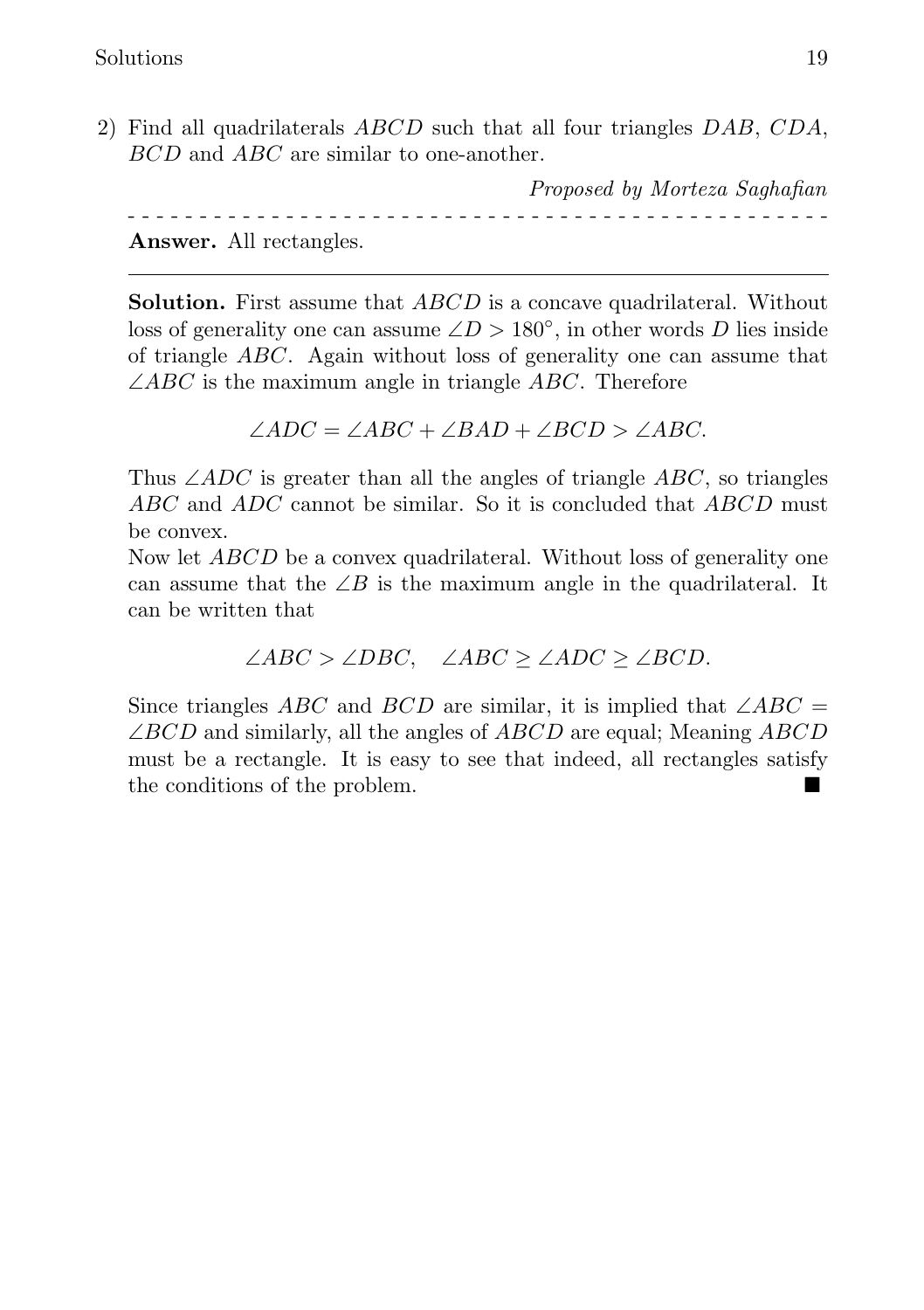3) Three circles  $\omega_1$ ,  $\omega_2$  and  $\omega_3$  pass through one common point, say P. The tangent line to  $\omega_1$  at P intersects  $\omega_2$  and  $\omega_3$  for the second time at points  $P_{1,2}$  and  $P_{1,3}$ , respectively. Points  $P_{2,1}$ ,  $P_{2,3}$ ,  $P_{3,1}$  and  $P_{3,2}$  are similarly defined. Prove that the perpendicular bisector of segments  $P_{1,2}P_{1,3}$ ,  $P_{2,1}P_{2,3}$ and  $P_{3,1}P_{3,2}$  are concurrent.

- - - - - - - - - - - - - - - - - - - - - - - - - - - - - - - - - - - - - - - - - - - - - - - - -

Proposed by Mahdi Etesamifard

Solution.



First assume that no two of the lines  $\ell_1 \equiv P_{2,1}P_{3,1}, \ell_2 \equiv P_{1,2}P_{3,2}$  and  $\ell_3 \equiv P_{1,3}P_{2,3}$  are parallel; Consider triangle XYZ made by intersecting these lines, where

$$
X \equiv \ell_2 \cap \ell_3,
$$
  
\n
$$
Y \equiv \ell_1 \cap \ell_3,
$$
  
\n
$$
Z \equiv \ell_2 \cap \ell_1.
$$

Note that

$$
\angle P_{3,2}P_{1,2}P = \angle P_{3,2}PP_{2,3} = \angle PP_{1,3}P_{2,3},
$$

meaning  $XP_{1,2} = XP_{1,3}$ . Similarly, it is implied that  $YP_{2,1} = VP_{2,3}$  and  $ZP_{3,1} = ZP_{3,2}$ . Therefore, the angle bisectors of angles  $YXZ$ ,  $XYZ$  and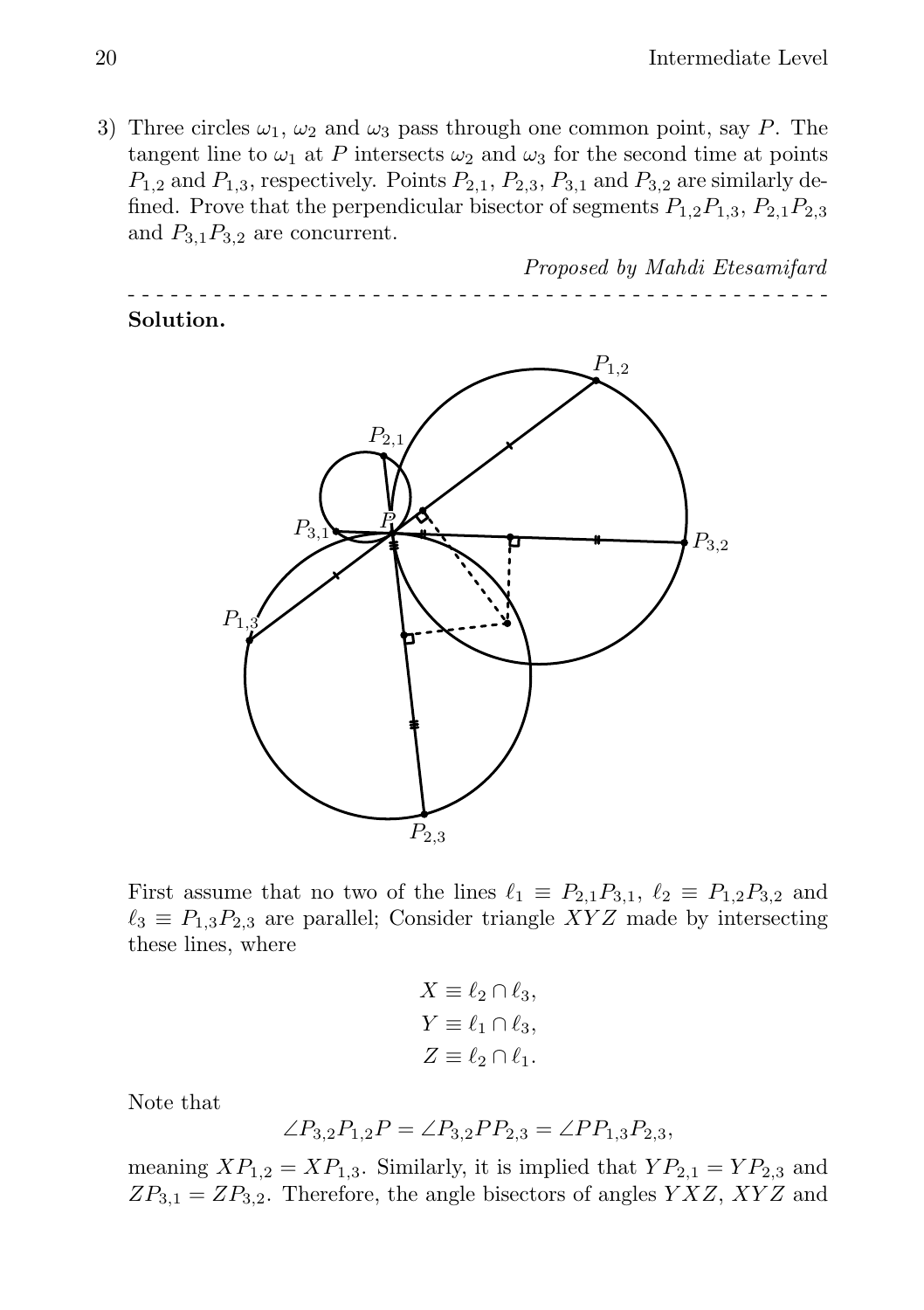$YZX$  are the same as the perpendicular bisectors of segments  $P_{1,2}P_{1,3}$ ,  $P_{2,1}P_{2,3}$  and  $P_{3,1}P_{3,2}$ ; Thus, these three perpendicular bisectors are concurrent at the incenter of triangle  $XYZ$ , resulting in the claim of the problem.

Now assume that at least two of the lines  $\ell_1 = P_{2,1}P_{3,1}, \ell_2 = P_{1,2}P_{3,2}$  and  $\ell_3 = P_{1,3}P_{2,3}$  are parallel; Without loss of generality assume that  $\ell_1$  and  $\ell_2$  are parallel. Similar to the previous case,

$$
\angle P_{1,2}P_{3,2}P = \angle P_{1,2}PP_{2,1} = \angle P_{2,1}P_{3,1}P.
$$

But since  $\ell_1 \parallel \ell_2$ , it is also true that

$$
\angle P_{1,2}P_{3,2}P + \angle P_{2,1}P_{3,1}P = 180^{\circ},
$$

Hence  $\angle P_{1,2}P_{3,2}P = \angle P_{2,1}P_{3,1}P = 90^\circ$ . This equation immediately implies  $\ell_3 \nparallel \ell_2$ , because otherwise it would be deduced that  $\ell_3 \perp P_{1,3}P_{1,2}$ and  $\ell_2 \perp P_{1,3}P_{1,2}$ , resulting in  $P_{1,3}P_{1,2} \parallel P_{3,1}P_{3,2}$ ; Which is clearly not possible. Now consider trapezoid  $XYP_{2,1}P_{1,2}$ . The problem is now equivalent to show that the angle bisector of  $\angle X$ , angle bisector of  $\angle Y$  and the perpendicular bisector of  $P_{3,1}P_{3,2}$  concur. Note that  $\ell_1$  and  $\ell_2$  are parallel to the perpendicular bisector of  $P_{3,1}P_{3,2}$ , and in fact, the perpendicular bisector of  $P_{3,1}P_{3,2}$  connects the midpoints of XY and  $P_{3,1}P_{3,2}$ . Now the claim of the problem is as simple as follows.



**Claim.** In trapezoid  $XYP_{2,1}P_{1,2}$ , the angle bisector of  $\angle X$ , the angle bisector of  $\angle Y$ , and the mid-line of the trapezoid are concurrent.

*Proof.* Let K be the intersection of the angle bisector of  $\angle X$  and the angle bisector of ∠Y. Let  $P'_{3,2}$ ,  $P'_{3,1}$  and K' be the foot of perpendicular lines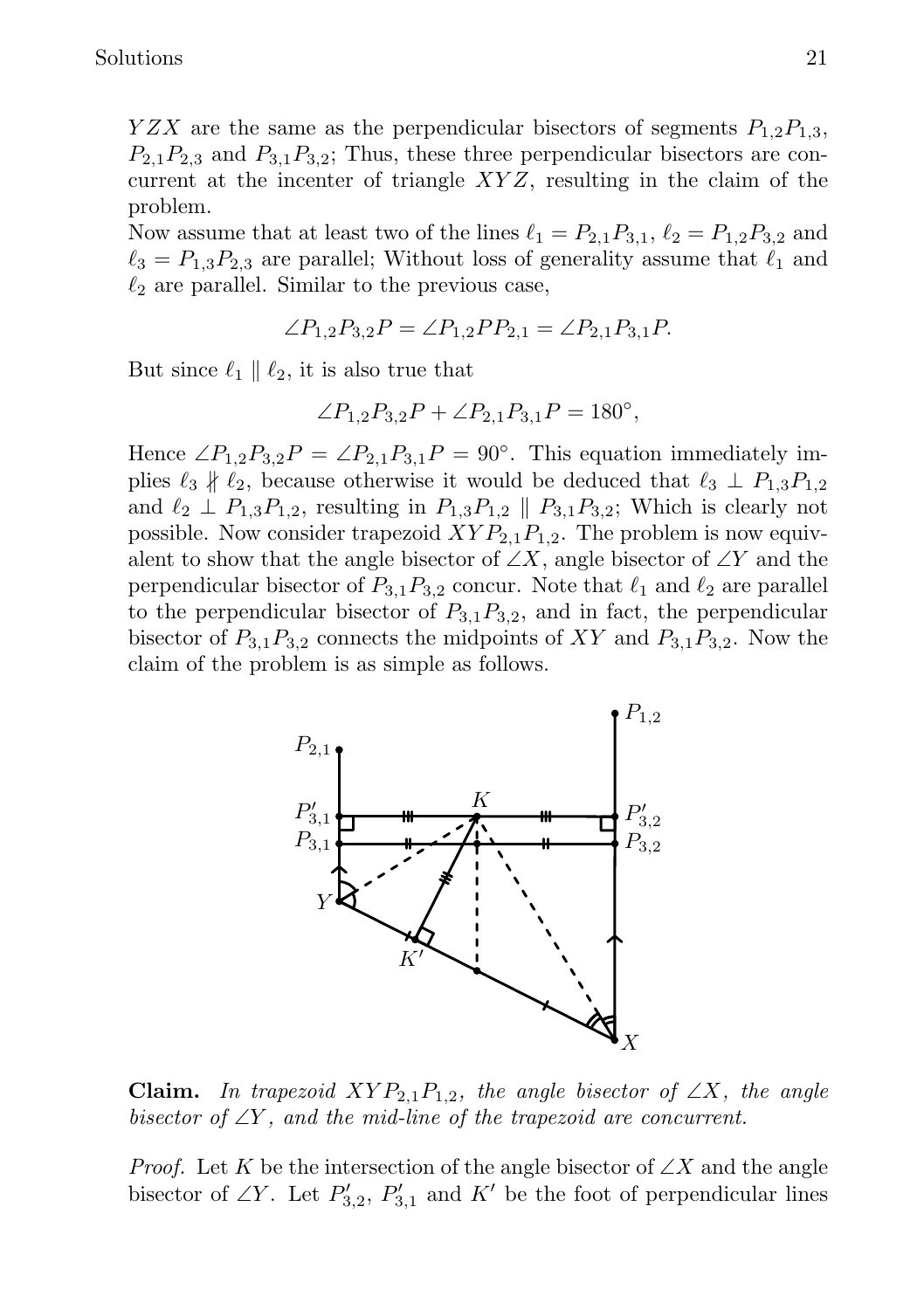from K to lines  $P_{1,2}X$ ,  $P_{2,1}Y$  and XY, respectively. Since K lies on the angle bisector of  $\angle X$ , it is deduced that  $KP'_{3,2} = KK'$ , and similarly since K lies on the angle bisector of  $\angle Y$ ,  $KP'_{3,1} = KK'$ ; Thus  $KP'_{3,1} = KP'_{3,2}$ , meaning K lies on the mid-line of trapezoid  $XYP_{2,1}P_{1,2}$ .

This result leads to the conclusion of the problem.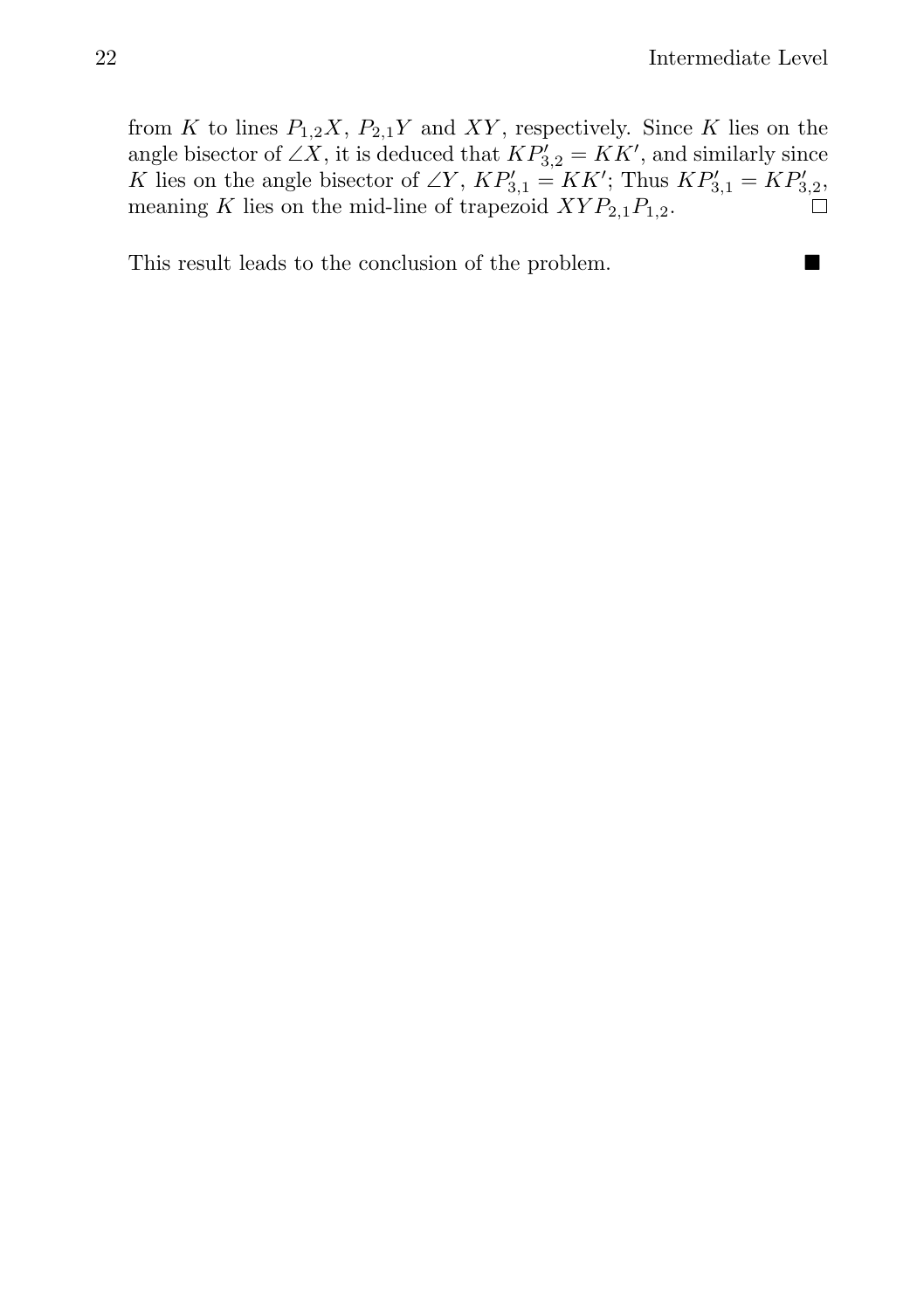4) Let ABCD be a parallelogram and let K be a point on line AD such that  $BK = AB$ . Suppose that P is an arbitrary point on AB, and the perpendicular bisector of  $PC$  intersects the circumcircle of triangle  $APD$ at points  $X$ ,  $Y$ . Prove that the circumcircle of triangle  $ABK$  passes through the orthocenter of triangle AXY .

Proposed by Iman Maghsoudi

- - - - - - - - - - - - - - - - - - - - - - - - - - - - - - - - - - - - - - - - - - - - - - - - - **Solution.** Let AN be the altitude of triangle  $AXY$ . Suppose that the circumcircle of triangle ABK intersects AN at the point R. It is enough to show that  $R$  is the orthocenter of triangle  $AXY$ .



Suppose that  $PC$  and  $AN$  intersects the circumcircle of triangle  $APD$  for the second time at point  $T$  and  $S$ , respectively and  $AN$  intersects  $CD$  at Q. We know that

<span id="page-25-0"></span>
$$
\angle BRS = \angle AKB = \angle KAB = \angle PTD \implies \angle BRS = \angle PTD \tag{1}
$$

Notice that XY is perpendicular to AN and PC, so AN  $\parallel$  PC. Also  $AP \parallel CQ$  so  $AP CQ$  is parallelogram. Now we have

$$
\begin{aligned}\n\angle BAR &= \angle TCD \\
(1) &\Longrightarrow \angle ARB = \angle CTD \\
AB &= CD\n\end{aligned}\n\Rightarrow \triangle ARB \cong \triangle CTD \Longrightarrow CT = AR.
$$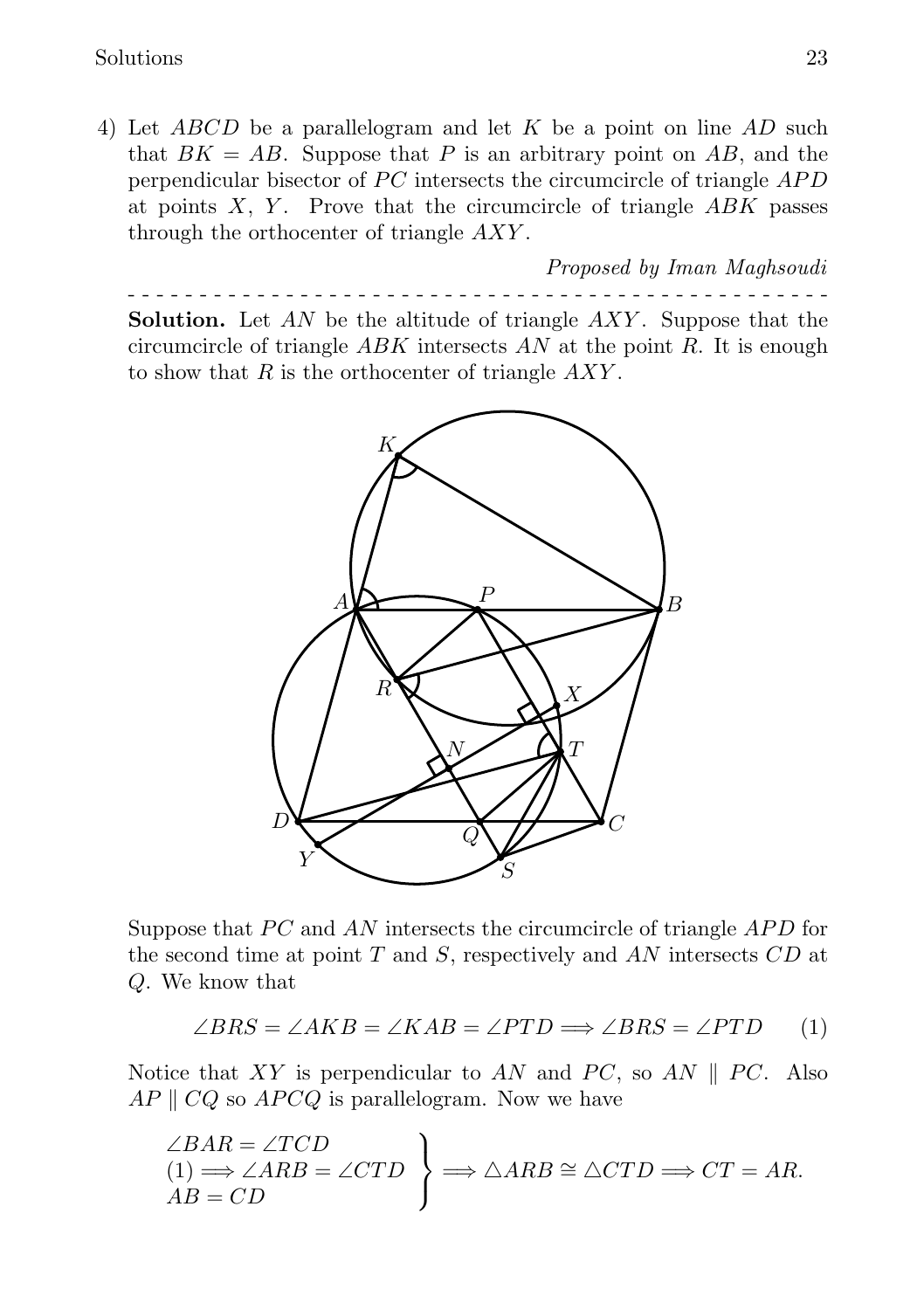So  $PTQR$  is also a parallelogram.  $APTS$  is an isosceles trapezoid so

$$
CQ = AP = TS.
$$

Therefore  $TQSC$  is also an isosceles trapezoid. Finally

 $CS = TQ = PR \Longrightarrow CSRP$  is an isosceles trapezoid.

Therefore,  $S$  and  $R$  are symmetric with respect to  $XY$ . So  $R$  should be the orthocenter of triangle  $AXY$ .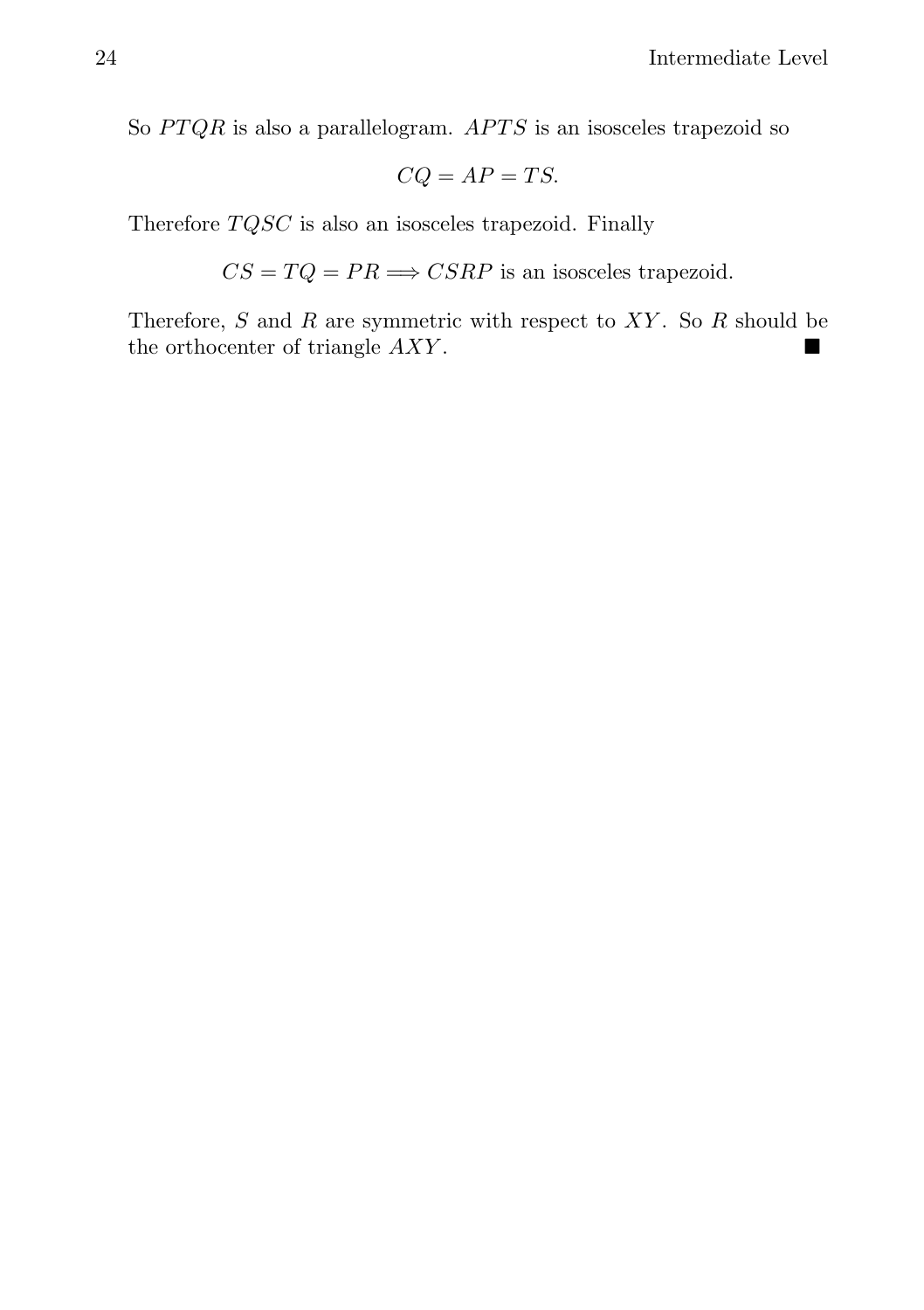5) Let ABC be a triangle with  $\angle A = 60^{\circ}$ . Points E and F are the foot of angle bisectors of vertices  $B$  and  $C$  respectively. Points  $P$  and  $Q$  are considered such that quadrilaterals  $BFPE$  and  $CEQF$  are parallelograms. Prove that  $\angle PAQ > 150^{\circ}$ . (Consider the angle PAQ that does not contain side  $AB$  of the triangle.)

Proposed by Alireza Dadgarnia - - - - - - - - - - - - - - - - - - - - - - - - - - - - - - - - - - - - - - - - - - - - - - - - - **Solution.** Let I and be the intersection point of lines  $BE$  and  $CF$ , and let R be the intersection point of lines  $OE$  and  $PF$ . It is easy to see that

 $\angle BIC = 120^\circ$ . Thus  $AEIF$  is a cyclic quadrilateral and so

<span id="page-27-0"></span>
$$
CE \cdot CA = CI \cdot CF \tag{1}
$$

Also  $\angle PRQ = \angle BIC = 120^{\circ}$ , therefore it suffices to show that at least on of the angles  $\angle APR$  or  $\angle AQR$  is greater than or equal to 30°.



Assume the contrary, meaning both of these angles are less than 30°. Hence there exists a point  $K$  on the extension of ray  $CA$  such that  $\angle KQE = 30^{\circ}$ . Since  $\angle IAC = 30^{\circ} \angle ACI = \angle KEQ$ , it is deduced that  $\triangle AIC \sim \triangle QKE$ . This implies

$$
\frac{CI}{CA} = \frac{KE}{QE} > \frac{AE}{CF} \implies AE < \frac{CF \cdot CI}{CA} \stackrel{(1)}{=} CE.
$$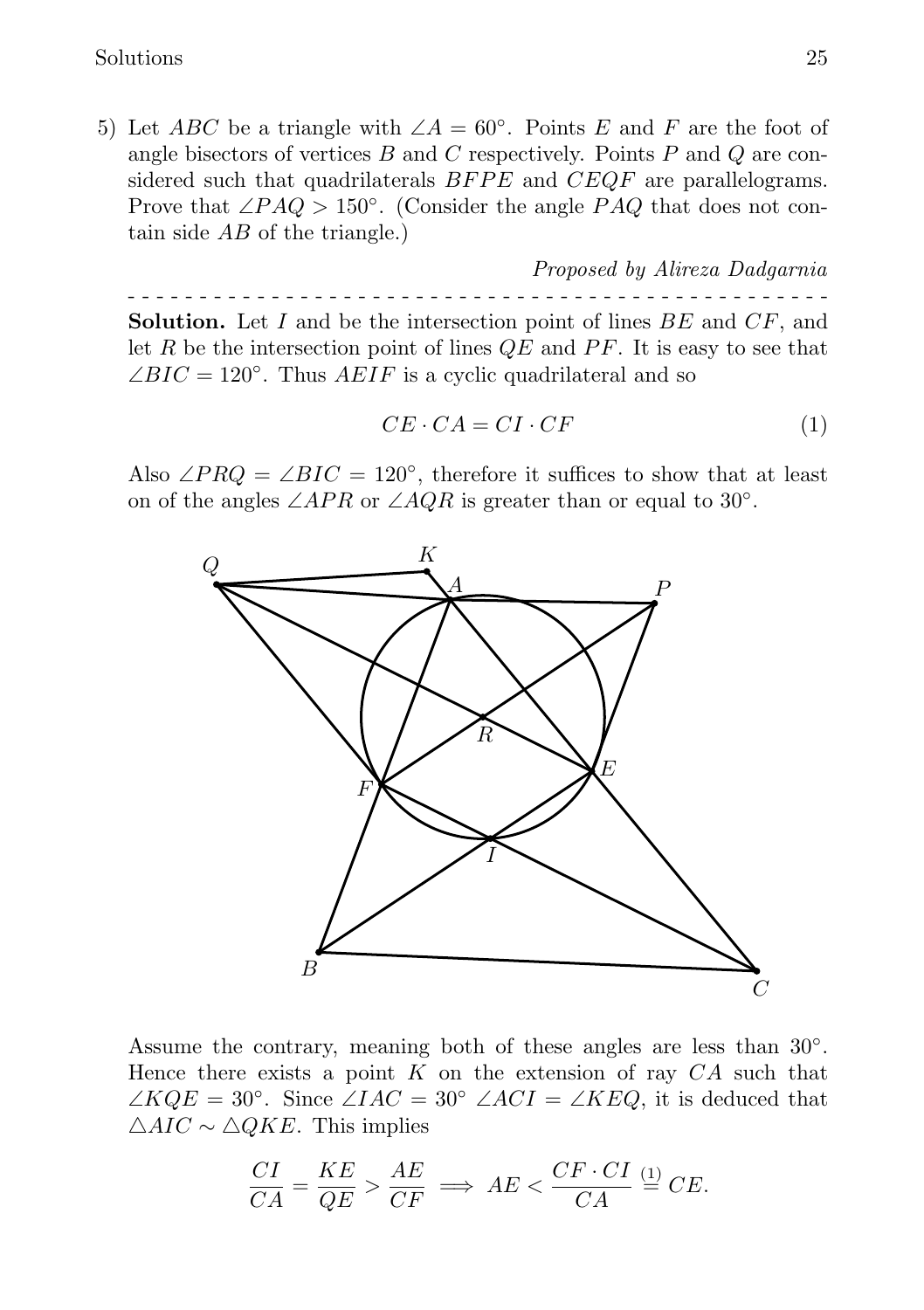Similarly, it is obtained that  $AF < BF$ . On the other hand at least on of the angles  $\angle ABC$  or  $\angle ACB$  are not less than 60°. Without loss of generality one can assume that  $\angle ABC \geq 60^{\circ}$  thus  $AC \geq BC$  and according to angle bisector theorem it is obtained that  $AF > BF$ , which is a contradiction. Hence the claim of the problem.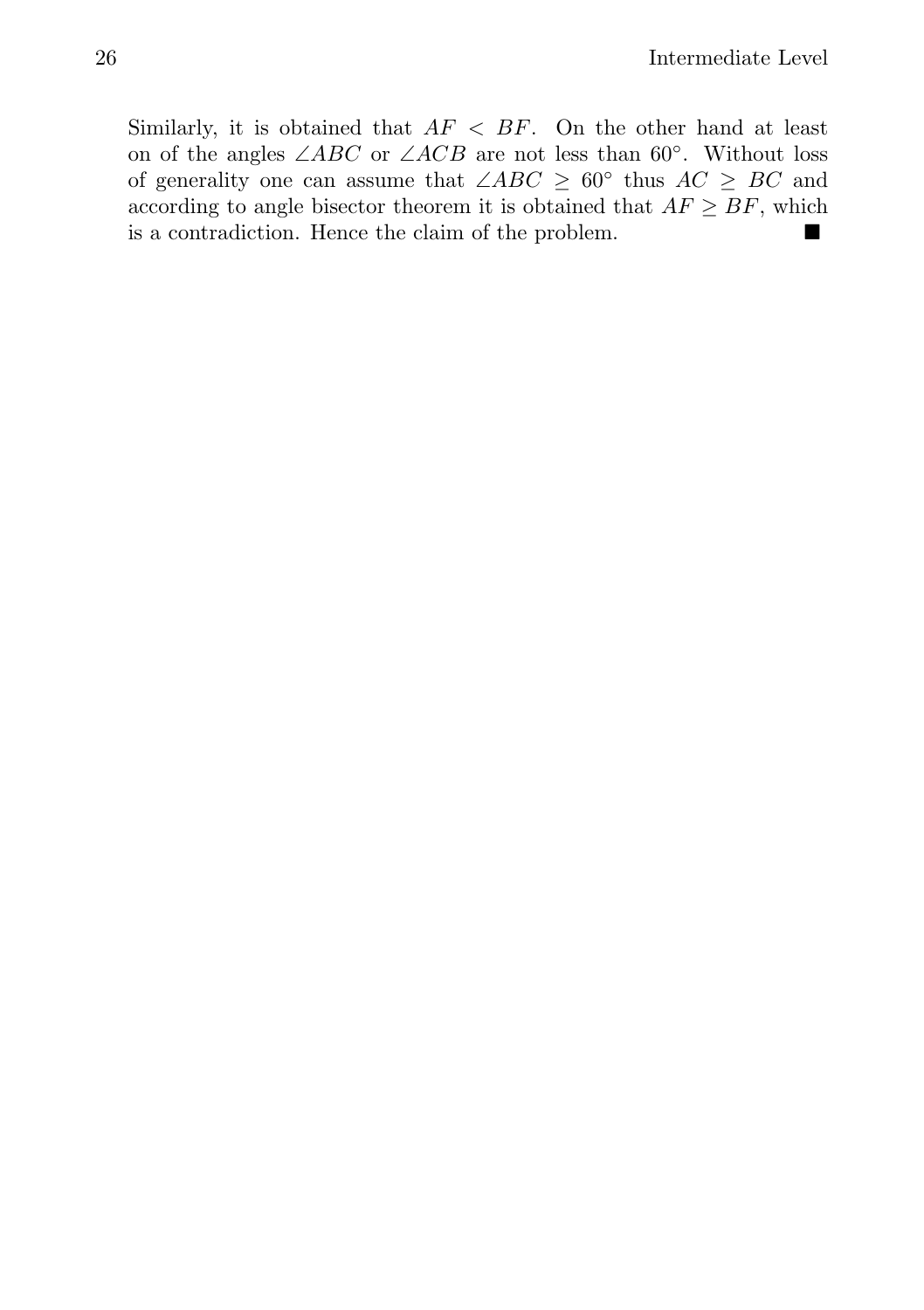## <span id="page-29-0"></span>Advanced Level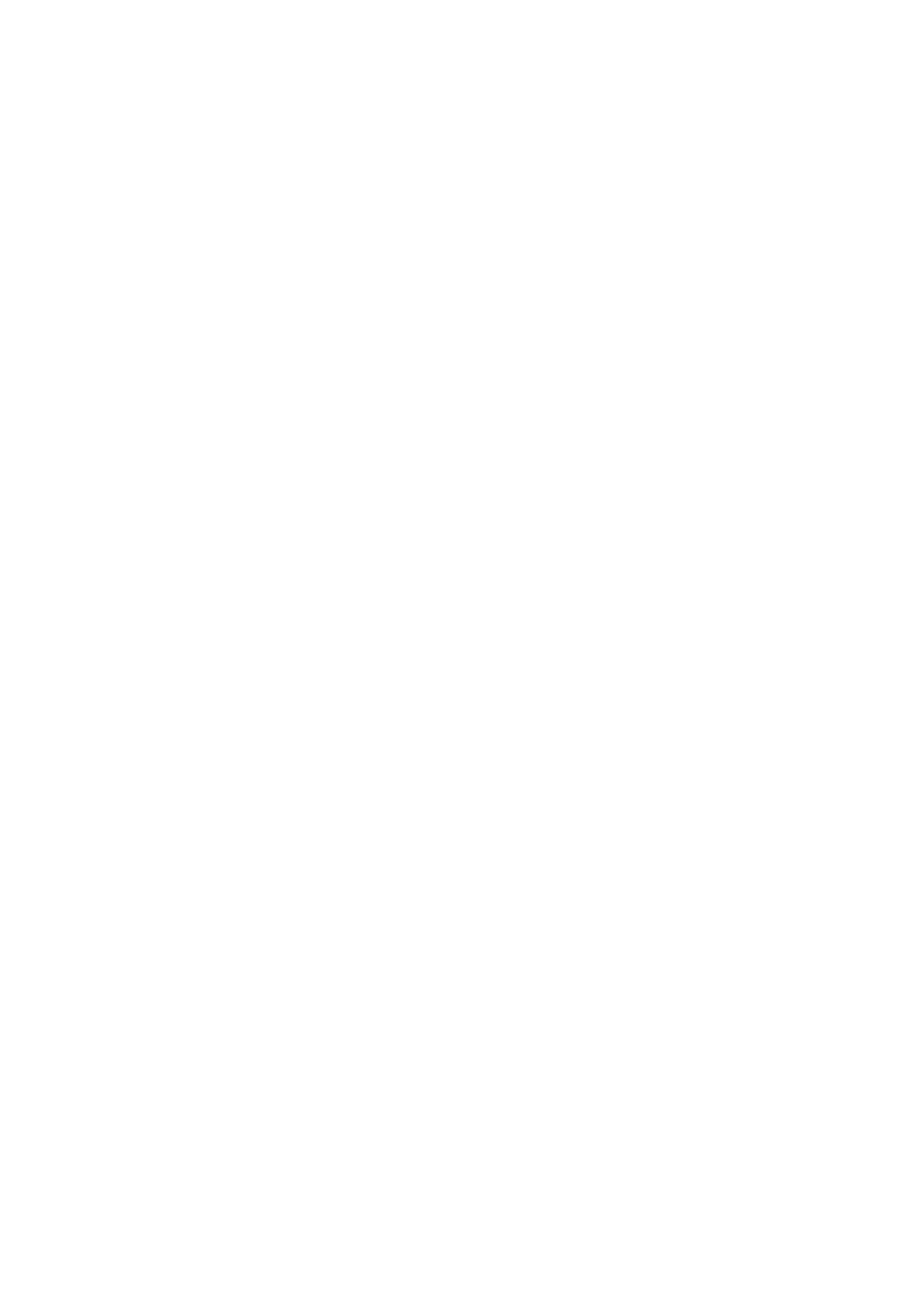#### <span id="page-31-0"></span>Problems

1) Circles  $\omega_1$  and  $\omega_2$  intersect each other at points A and B. Point C lies on the tangent line from A to  $\omega_1$  such that  $\angle ABC = 90^\circ$ . Arbitrary line  $\ell$ passes through C and cuts  $\omega_2$  at points P and Q. Lines AP and AQ cut  $\omega_1$  for the second time at points X and Z respectively. Let Y be the foot of altitude from A to  $\ell$ . Prove that points X, Y and Z are collinear.

 $(\rightarrow$  p[.31\)](#page-33-0)

2) Is it true that in any convex n-gon with  $n > 3$ , there exists a vertex and a diagonal passing through this vertex such that the angles of this diagonal with both sides adjacent to this vertex are acute?

 $(\rightarrow p.33)$  $(\rightarrow p.33)$ 

3) Circles  $\omega_1$  and  $\omega_2$  have centres  $O_1$  and  $O_2$ , respectively. These two circles intersect at points  $X$  and  $Y$ .  $AB$  is common tangent line of these two circles such that A lies on  $\omega_1$  and B lies on  $\omega_2$ . Let tangents to  $\omega_1$  and  $\omega_2$ at X intersect  $O_1O_2$  at points K and L, respectively. Suppose that line BL intersects  $\omega_2$  for the second time at M and line AK intersects  $\omega_1$  for the second time at N. Prove that lines  $AM, BN$  and  $O_1O_2$  concur.

 $(\rightarrow$  p[.34\)](#page-33-0)

4) Given an acute non-isosceles triangle ABC with circumcircle Γ. M is the Given an acute non-isosceles triangle ABC with circumcircle  $\Gamma$ . M is the midpoint of segment BC and N is the midpoint of  $\widehat{BC}$  of  $\Gamma$  (the one that doesn't contain A). X and Y are points on  $\Gamma$  such that  $BX \parallel CY \parallel AM$ . Assume there exists point  $Z$  on segment  $BC$  such that circumcircle of triangle XYZ is tangent to BC. Let  $\omega$  be the circumcircle of triangle ZMN. Line AM meets  $\omega$  for the second time at P. Let K be a point on  $\omega$  such that KN || AM,  $\omega_b$  be a circle that passes through B, X and tangents to BC and  $\omega_c$  be a circle that passes through C, Y and tangents to  $BC$ . Prove that circle with center K and radius  $KP$  is tangent to 3 circles  $\omega_b$ ,  $\omega_c$  and Γ.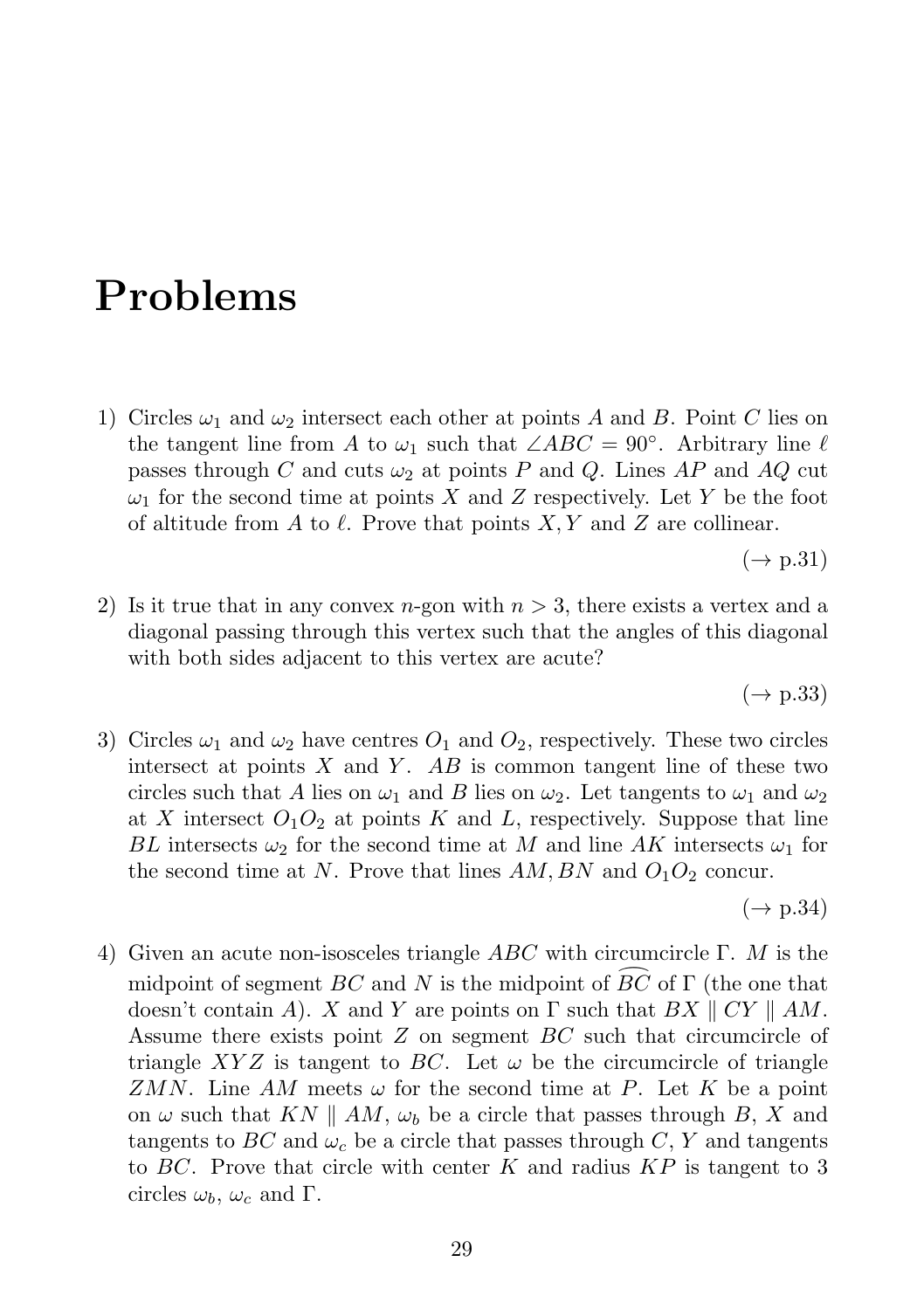$(\rightarrow p.35)$  $(\rightarrow p.35)$ 

5) Let points A, B and C lie on the parabola  $\Delta$  such that the point H, orthocenter of triangle ABC, coincides with the focus of parabola  $\Delta$ . Prove that by changing the position of points A, B and C on  $\Delta$  so that the orthocenter remain at H, inradius of triangle ABC remains unchanged.

 $(\rightarrow p.38)$  $(\rightarrow p.38)$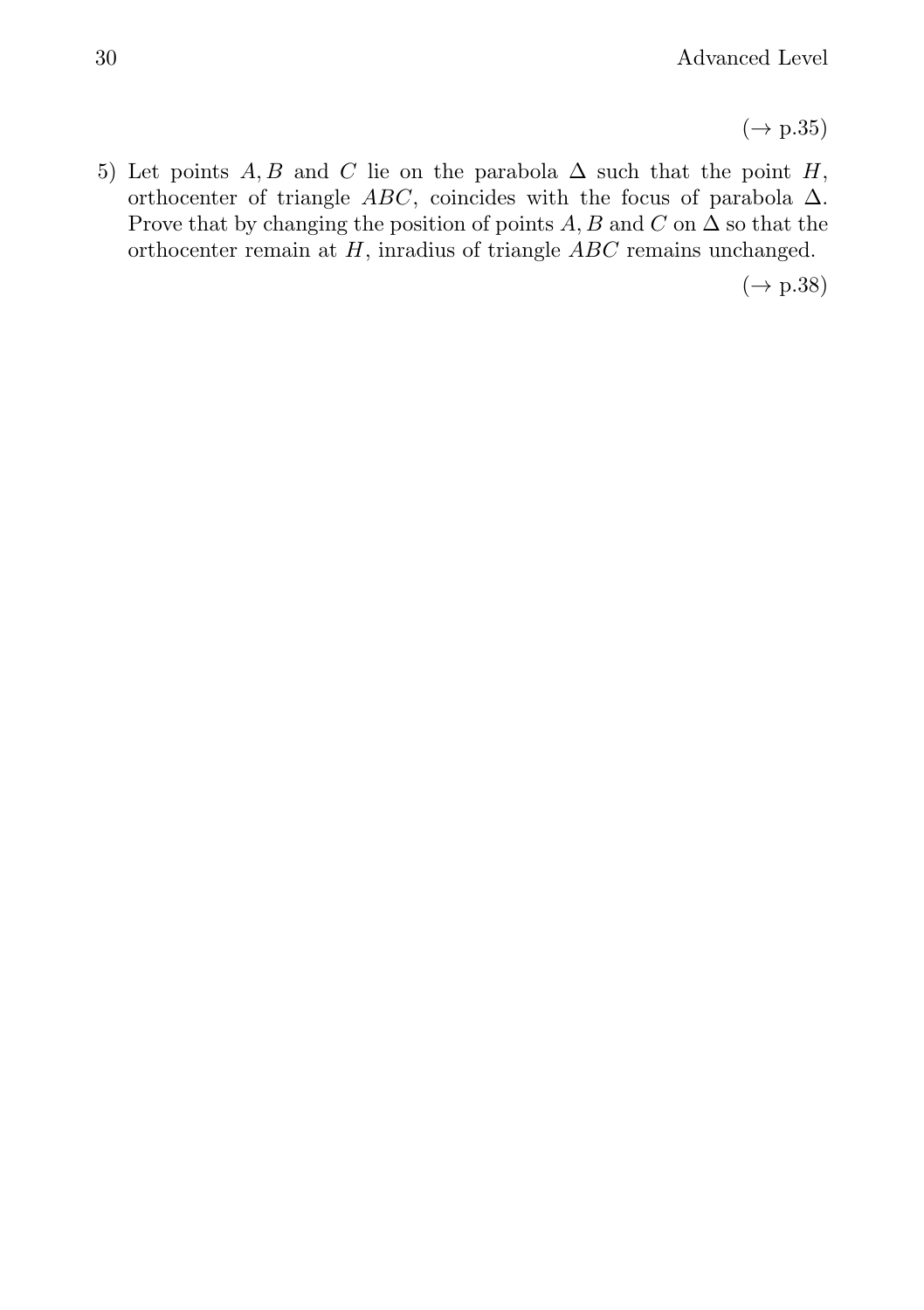#### <span id="page-33-0"></span>Solutions

1) Circles  $\omega_1$  and  $\omega_2$  intersect each other at points A and B. Point C lies on the tangent line from A to  $\omega_1$  such that  $\angle ABC = 90^\circ$ . Arbitrary line  $\ell$ passes through C and cuts  $\omega_2$  at points P and Q. Lines AP and AQ cut  $\omega_1$  for the second time at points X and Z respectively. Let Y be the foot of altitude from A to  $\ell$ . Prove that points X, Y and Z are collinear.

Proposed by Iman Maghsoudi - - - - - - - - - - - - - - - - - - - - - - - - - - - - - - - - - - - - - - - - - - - - - - - - - Solution.



Since  $\angle AYC = \angle ABC = 90^{\circ}$ , it is concluded that  $AYBC$  is a cyclic quadrilateral. Hence

$$
\angle BYC = \angle BAC = \angle BXA = \angle BXP.
$$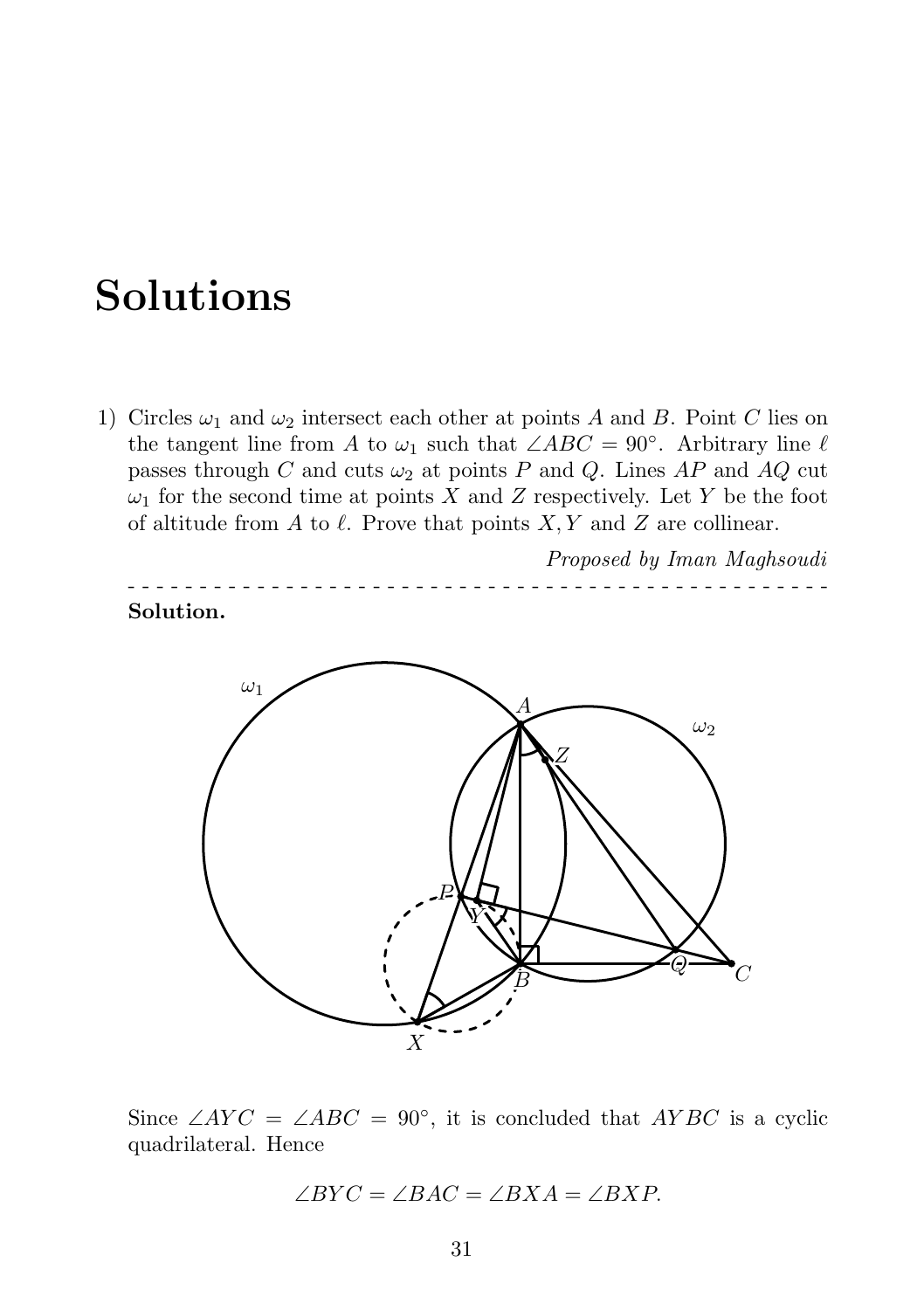So  $PYBX$ , and similarly  $QBYZ$  are cyclic quadrilaterals. Therefore it is implied that

$$
\angle BYX = \angle BPX = \angle AQB = \angle ZQB = 180^{\circ} - \angle ZYB.
$$

Meaning points  $X, Y$  and  $Z$  are collinear.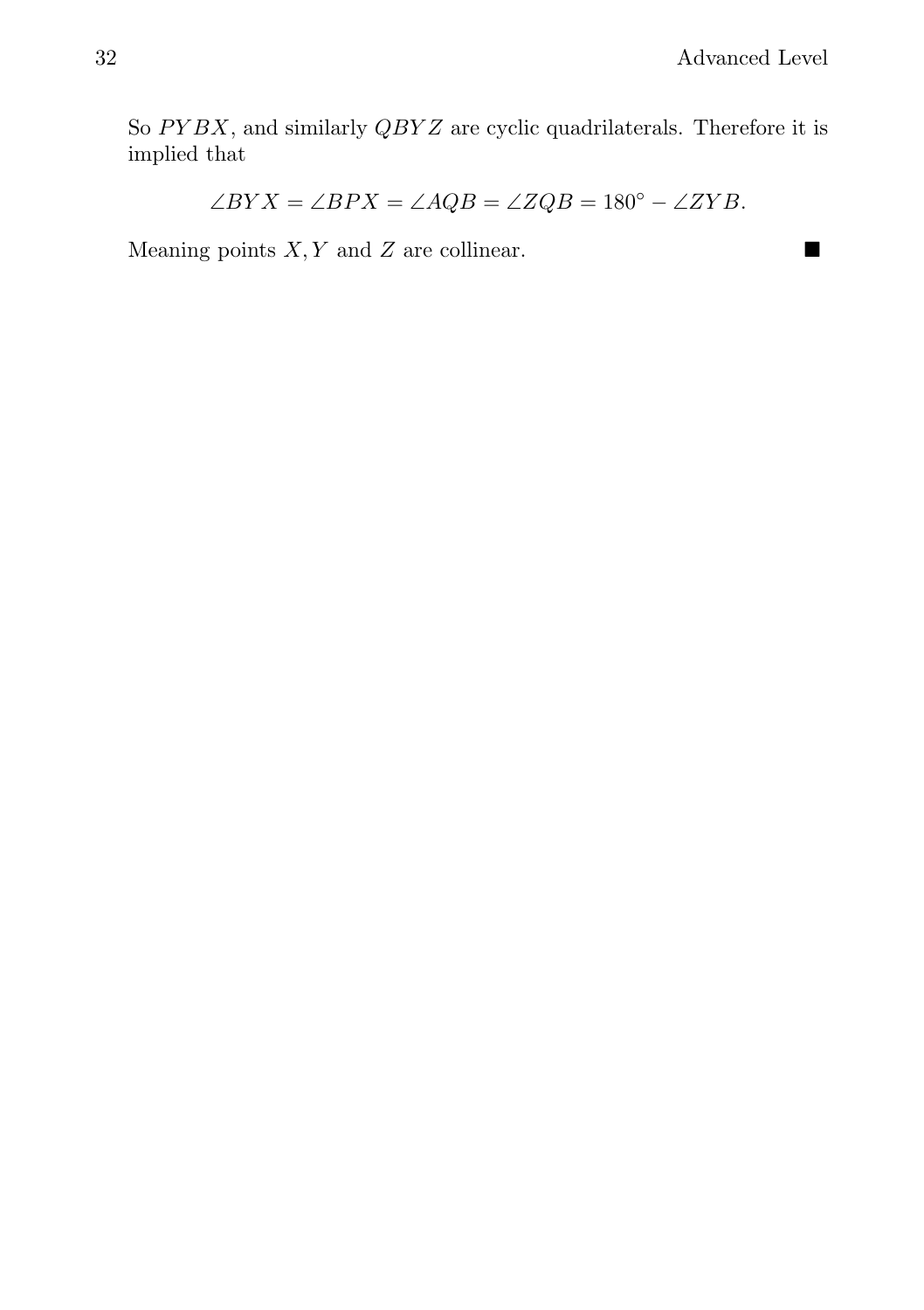2) Is it true that in any convex n-gon with  $n > 3$ , there exists a vertex and a diagonal passing through this vertex such that the angles of this diagonal with both sides adjacent to this vertex are acute?

Proposed by Boris Frenkin - Russia - - - - - - - - - - - - - - - - - - - - - - - - - - - - - - - - - - - - - - - - - - - - - - - - - Answer. Yes, it is true.

**Solution.** Suppose the answer is no. Given a convex  $n$ -gon  $(n > 3)$ , consider its longest diagonal AD (if the longest diagonal is not unique, choose an arbitrary on among them). Let  $B$  and  $C$  be the vertices neighboring to A. Without loss of generality assume that  $\angle BAD \ge 90^\circ$ . This means  $BD > AD$ , so  $BD$  is not a diagonal and hence is a side of the *n*-gon. Furthermore,  $\angle ADB < 90^\circ$ . Let C' be the vertex neighboring to D and distinct from B. Then  $\angle ADC' \ge 90^\circ$ . Similarly,  $AC' > AD$ , so  $AC'$  is a side,  $C' \equiv C$  and  $n = 4$ . Angles  $BAC$  and  $BDC$  are obtuse, so  $BC$ is longer than AC and BD, hence  $BC > AD$  and AD is not the longest diagonal, a contradiction. Hence the claim.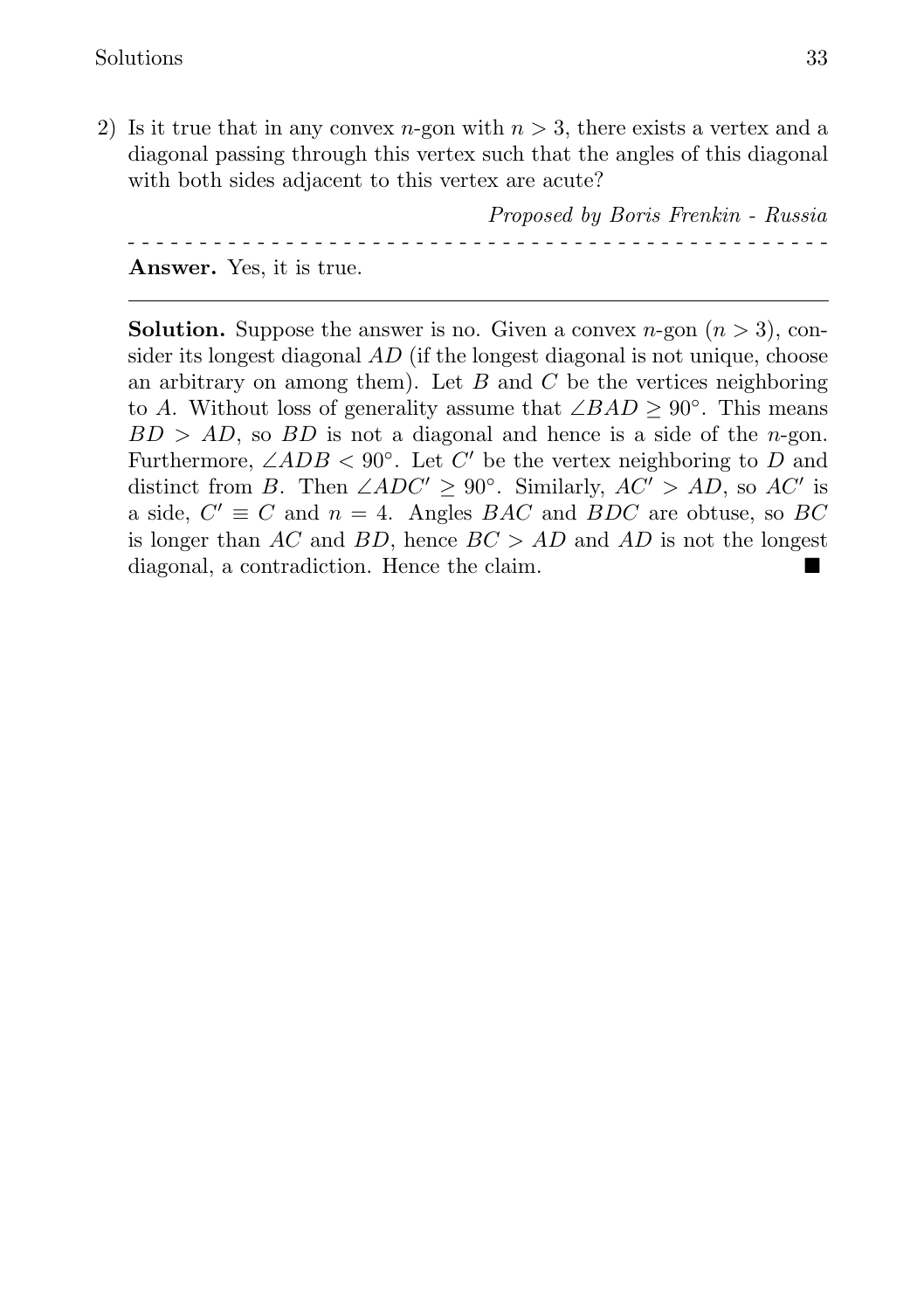3) Circles  $\omega_1$  and  $\omega_2$  have centres  $O_1$  and  $O_2$ , respectively. These two circles intersect at points  $X$  and  $Y$ .  $AB$  is common tangent line of these two circles such that A lies on  $\omega_1$  and B lies on  $\omega_2$ . Let tangents to  $\omega_1$  and  $\omega_2$ at X intersect  $O_1O_2$  at points K and L, respectively. Suppose that line BL intersects  $\omega_2$  for the second time at M and line AK intersects  $\omega_1$  for the second time at N. Prove that lines  $AM$ , BN and  $O_1O_2$  concur.

Proposed by Dominik Burek - Poland - - - - - - - - - - - - - - - - - - - - - - - - - - - - - - - - - - - - - - - - - - - - - - - - -

#### Solution.

Let  $P$  be the midpoint of  $AB$ ; Since  $P$  has the same power with respect to both circles, it lies on the radical axis of them, which is line XY .



According to the symmetry,  $KY$  is tangent to  $\omega_1$ , therefore XY is the polar of K with respect to  $\omega_1$ . Since P lies on XY, the polar of P passes through K, and similarly, it also passes through A; Meaning  $AK$  is the polar of P with respect to  $\omega_1$  and PN is tangent to  $\omega_1$ . Similarly, PM is tangent to  $\omega_2$ ; Thus points A, B, M and N lie on a circle with center P and  $\angle AMB = \angle AND = 90^\circ$ . Let A' be the antipode of A in circle  $\omega_1$ , and let  $B'$  be the antipode of B. Line BN passes through  $A'$  and line AM passes through B'. Note that  $AA'B'B$  is a trapezoid and  $O_1$  and  $O_2$ are the midpoints of its bases; Hence  $A'B$ ,  $B'A$  and  $O_1O_2$  are concurrent, resulting in the claim of the problem.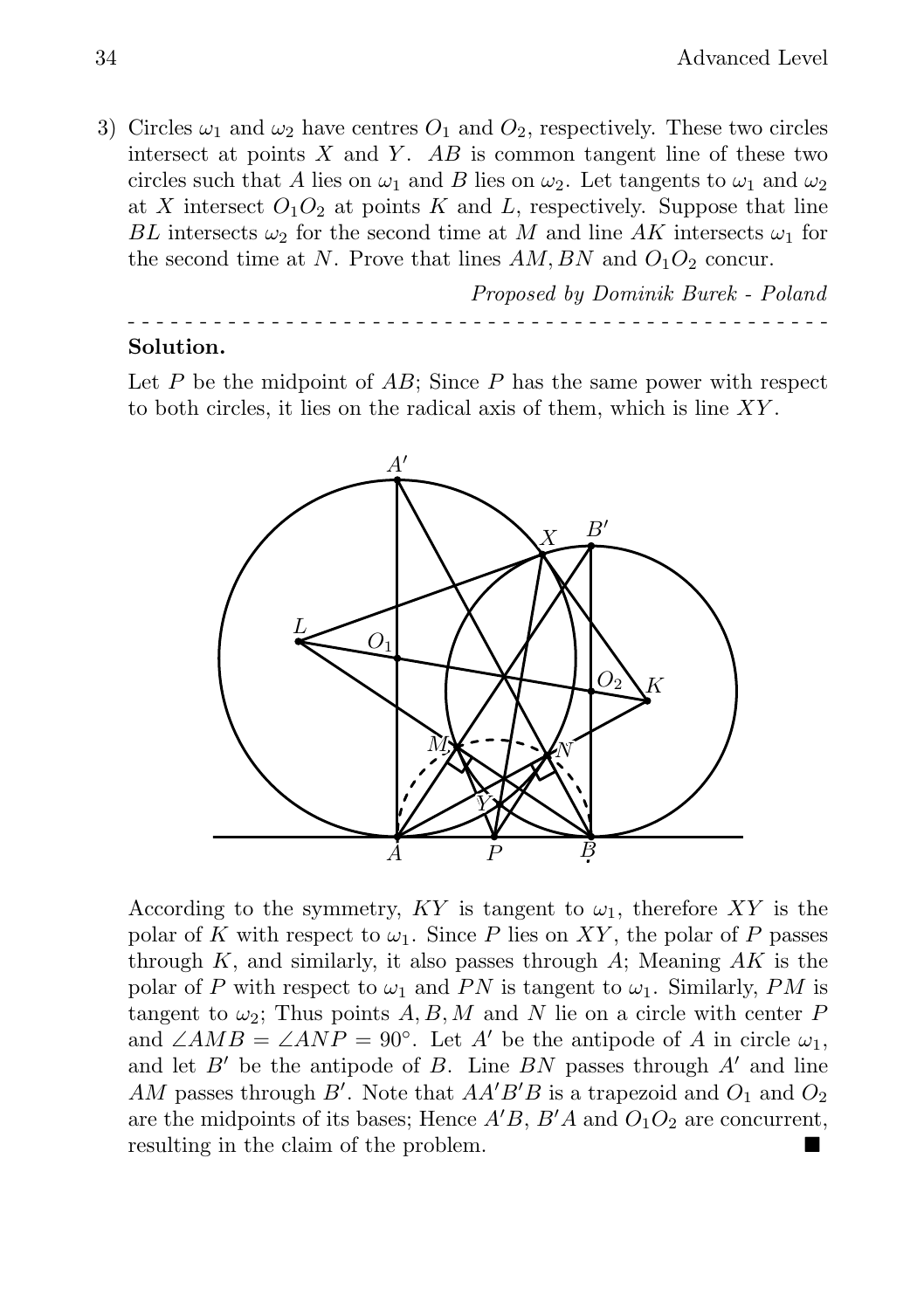4) Given an acute non-isosceles triangle ABC with circumcircle Γ. M is the midpoint of segment BC and N is the midpoint of  $\widehat{BC}$  of Γ (the one that midpoint of segment BC and N is the midpoint of  $\overrightarrow{BC}$  of  $\Gamma$  (the one that doesn't contain A). X and Y are points on  $\Gamma$  such that  $BX \parallel CY \parallel AM$ . Assume there exists point Z on segment BC such that circumcircle of triangle XYZ is tangent to BC. Let  $\omega$  be the circumcircle of triangle ZMN. Line AM meets  $\omega$  for the second time at P. Let K be a point on  $\omega$  such that KN || AM,  $\omega_b$  be a circle that passes through B, X and tangents to BC and  $\omega_c$  be a circle that passes through C, Y and tangents to  $BC$ . Prove that circle with center K and radius  $KP$  is tangent to 3 circles  $\omega_b$ ,  $\omega_c$  and Γ.

Proposed by Tran Quan - Vietnam - - - - - - - - - - - - - - - - - - - - - - - - - - - - - - - - - - - - - - - - - - - - - - - - - **Solution.** Let I, J and O be the centers of circles  $\omega_b$ ,  $\omega_c$  and Γ, respectively. It's easy to see that  $I, J$  and  $O$  are collinear. Let  $S$  be the intersection of  $IJ$  and  $BC$ . Since  $X$  and  $Y$  are symmetrical to  $B$  and  $C$ with respect to  $IJ$ , it is implied that  $S$ ,  $X$  and  $Y$  are collinear. Let  $T$ with respect to  $IJ$ , it is implied that  $S$ ,  $X$  and  $Y$  are collinear. Let  $T$  be a point on  $\widehat{BC}$  of  $\Gamma$  (the one that doesn't contain  $A$ ) such that  $ST$  is tangent to Γ. TZ meets Γ again at  $Q$ .

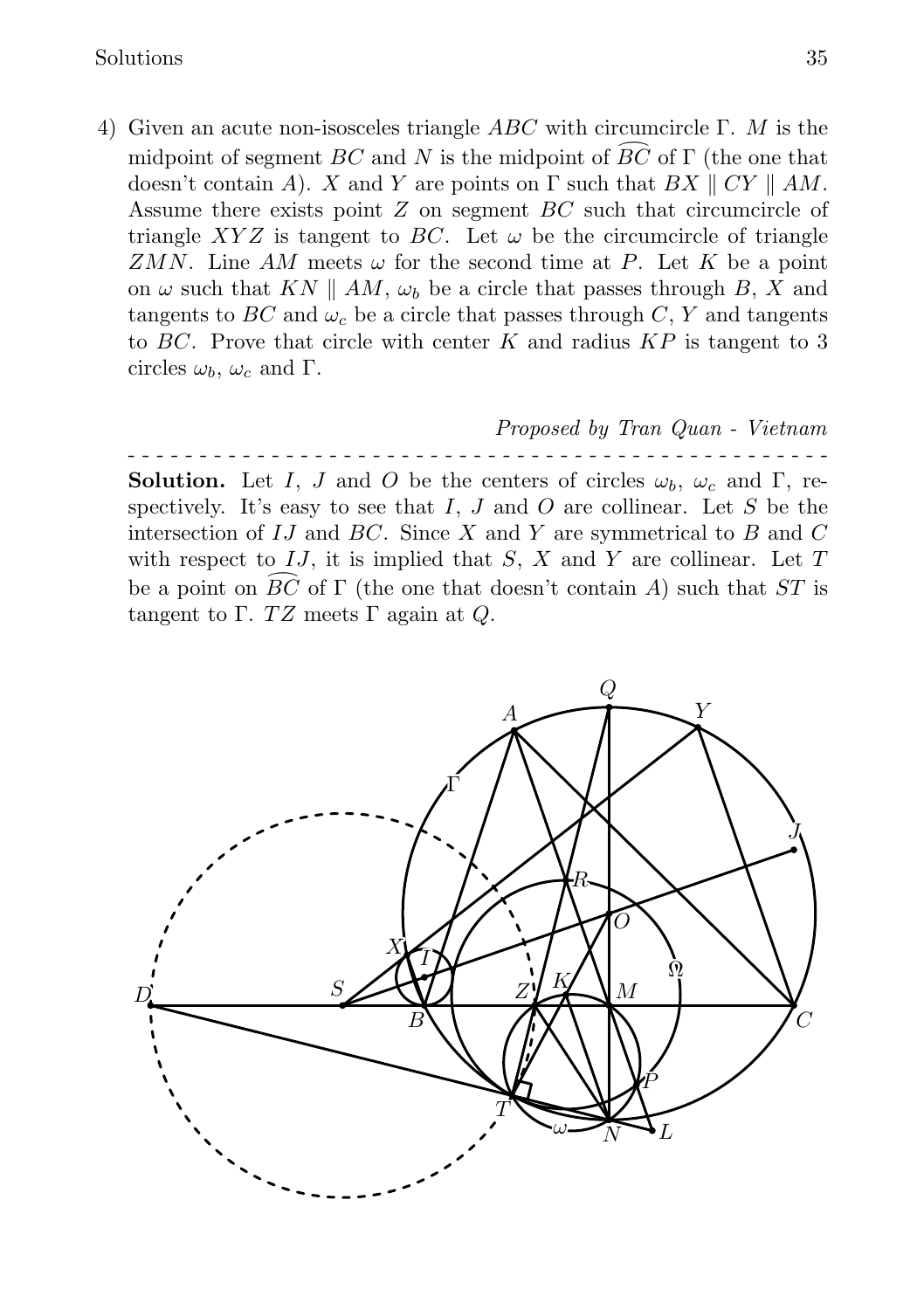Since

$$
ST^2 = SX \cdot SY = SZ^2,
$$

ZT is the interior angle bisector of  $\angle BTC$ , it is concluded that Q is the midpoint of  $\widehat{BAC}$  of  $\Gamma$ . This leads to  $ZT \perp NT$ , resulted in T lies on  $\omega$ . midpoint of  $B A C$  of  $\Gamma$ . This leads to  $Z T \perp N T$ , resulted in T lies on  $\omega$ . Let R be the intersection of AM and TO, and  $\Omega$  be the circumcircle of triangle  $RTP$ . Since

$$
\angle RPT = \angle MPT = \angle SZT = \angle STR,
$$

ST is tangent to  $\Omega$ . Therefore  $\Omega$  is tangent to  $\Gamma$  at T. We will prove that K is the center of  $\Omega$ . Now

$$
\begin{cases}\nSOMT \text{ is cyclic} \implies \angle OSM = \angle OTM \\
OS \perp AM \text{ and } MS \perp OM \implies \angle OMA = \angle OSM = \angle OTM \\
\angle OTQ = \angle OQT\n\end{cases}
$$

Which implies

$$
\angle MTR = \angle OTQ + \angle OTM = \angle OQT + \angle OMA = \angle MRT,
$$

and thus  $MR = MT$ . Let L be the intersection of AM and TN. Since  $\triangle RTL$  is a right triangle at T, it is concluded that M is the midpoint of RL.

$$
KN \parallel ML \implies \angle MTN = \angle MLT = \angle KNT
$$
  

$$
\implies KM \parallel TN
$$
  

$$
\implies KM \perp RT
$$

Thus, MK is the perpendicular bisector of RT. Note that

$$
\angle ZPR = \angle ZTM = \angle ZRP \implies ZR = ZP.
$$

Since  $ZN$  is the diameter of  $\omega$  it is implied that

$$
ZK \perp KN \implies ZK \perp RP.
$$

Therefore  $ZK$  is the perpendicular bisector of  $RP$ . Hence K is the center of Ω.

We will prove  $\Omega$  is tangent to  $\omega_b$  and  $\omega_c$ . Let D be the intersection of TN and BC, and denote  $(S, SZ)$  to be circle with center S and radius SZ. Since TZ is the interior angle bisector of  $\angle BTC$ , we have TD is the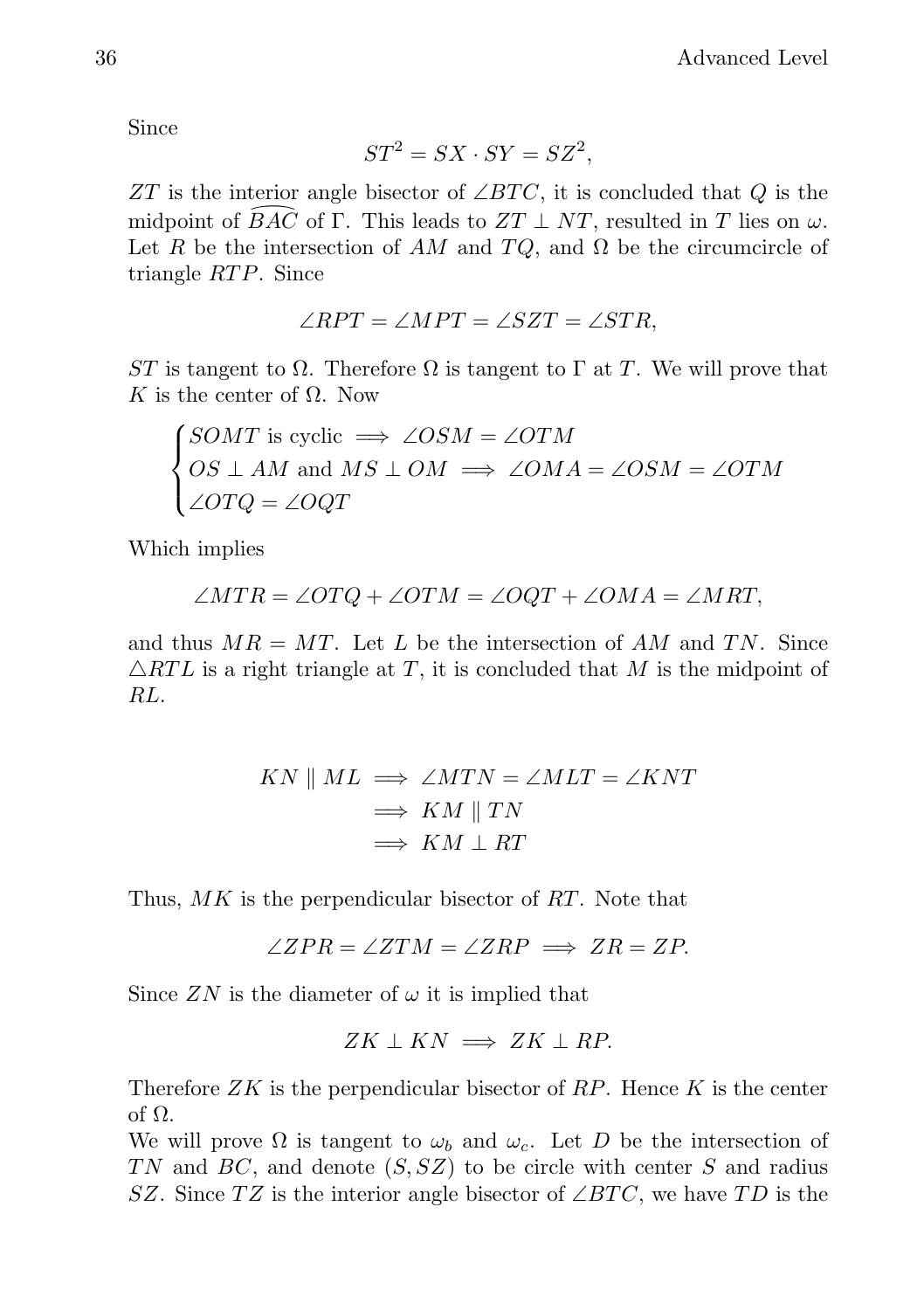exterior angle bisector of the same angle. This leads to  $(DZ, BC) = -1$ . Since  $M$  is the midpoint of  $BC$ , we have

$$
MB^2 = MZ \cdot MD,
$$

which implies M lies on the radical axis of  $\omega_b$  and  $(S, SZ)$ . Combining with  $MA \perp SI$ , we have MA is the radical axis of  $\omega_b$  and  $(S, SZ)$ . Thus, the powers of point R with respect to  $\omega_b$  and  $(S, SZ)$  are equal. Invert about the circle centered at R with radius

$$
r = \sqrt{RZ \cdot RT},
$$

which inverts  $\Omega \mapsto ZM \equiv BC$  and  $\omega_b \mapsto \omega_b$ . Since circle  $\omega_b$  is tangent to BC, we have  $\Omega$  is tangent to  $\omega_b$ .

Analogously, we have  $\Omega$  is tangent to  $\omega_c$ . This completes the proof.  $\blacksquare$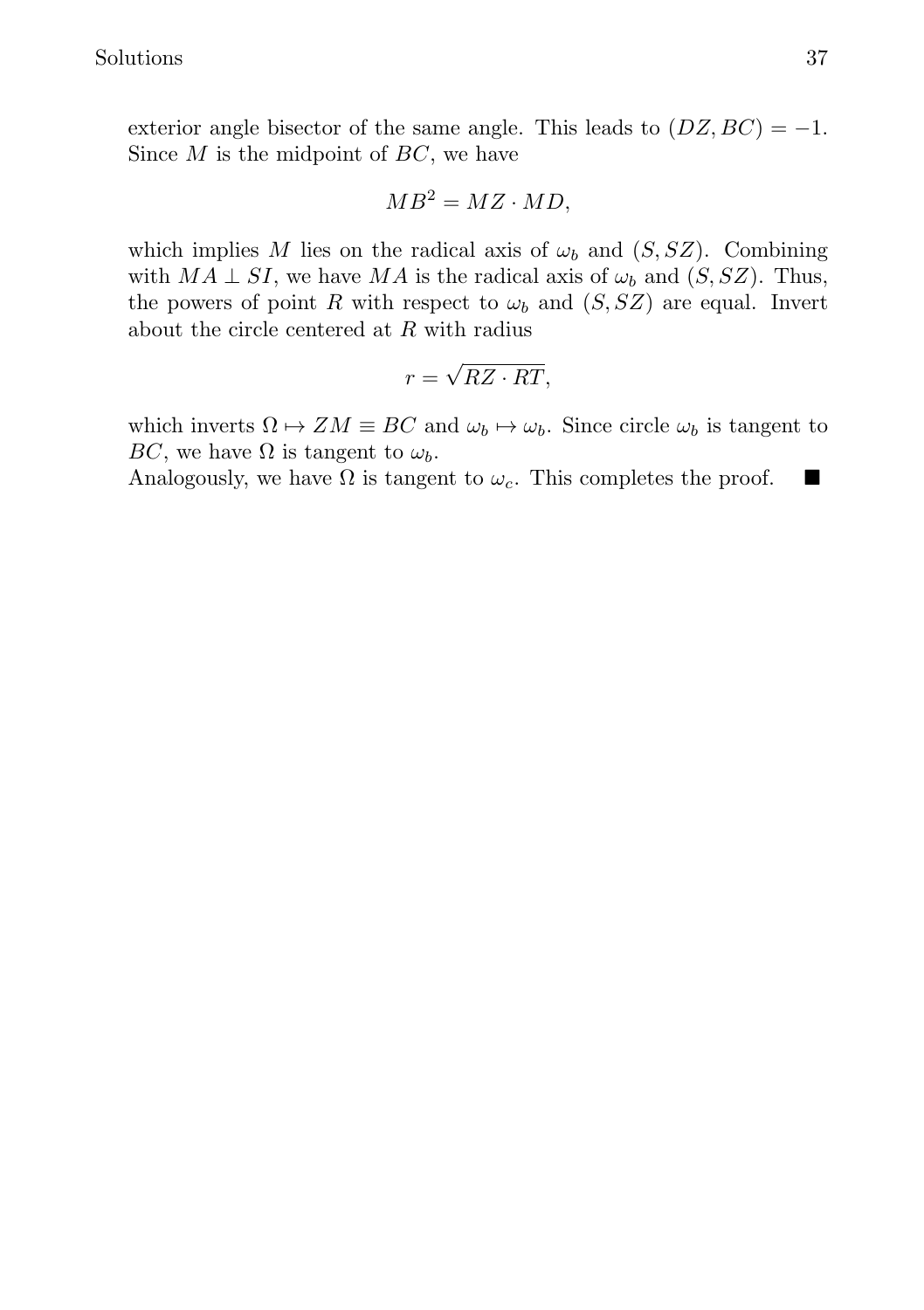5) Let points A, B and C lie on the parabola  $\Delta$  such that the point H, orthocenter of triangle ABC, coincides with the focus of parabola  $\Delta$ . Prove that by changing the position of points A, B and C on  $\Delta$  so that the orthocenter remain at H, inradius of triangle ABC remains unchanged.

Proposed by Mahdi Etesamifard

- - - - - - - - - - - - - - - - - - - - - - - - - - - - - - - - - - - - - - - - - - - - - - - - - **Solution.** Since H coincides with the focus of parabola  $\Delta$ , the circles  $w_A = (A, AH), w_B = (B, BH)$  and  $w_C = (C, CH)$  are tangent to line  $\ell$ , the directrix of  $\Delta$ .



Now consider triangle ABC.

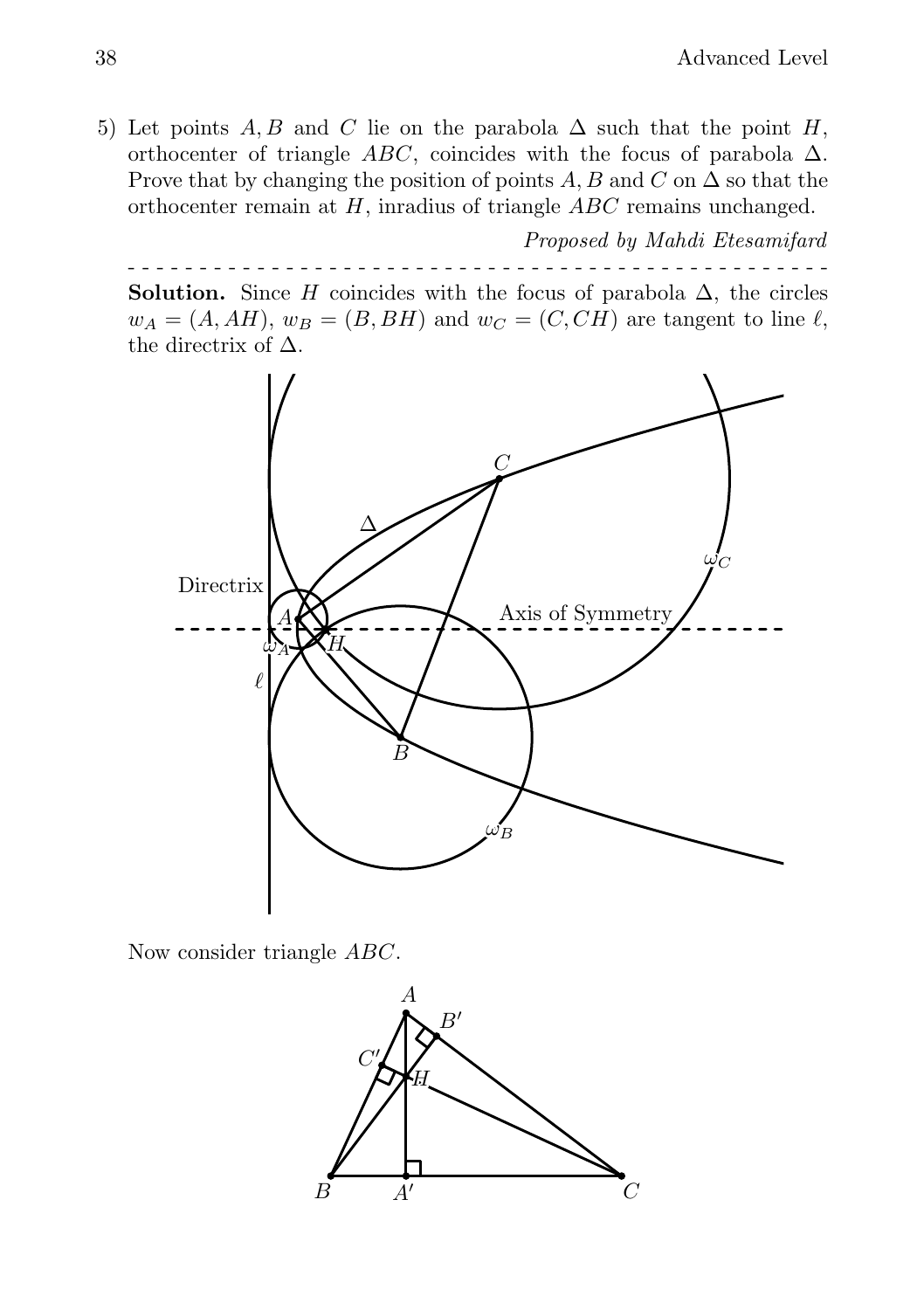It is well-known that

$$
HA \cdot HA' = HB \cdot HB' = HC \cdot HC' = t.
$$

Also

<span id="page-41-0"></span>
$$
\left\{\n \begin{aligned}\n H A &= 2R\cos A \\
 H A' &= 2R\cos B\cos C\n \end{aligned}\n \right\}\n \implies t = 4R^2\cos A\cos B\cos C.\n \tag{1}
$$

Inversion with center H and inversion radius  $-2t$ , inverts the three circles  $w_A$ ,  $w_B$  and  $w_C$  to lines BC, AC and AB respectively. In this inversion, line  $\ell$  inverts to incircle of triangle ABC. Therefore  $IH \perp \ell$ , thus point I lies on axis of symmetry of  $\Delta$ . Also point H lies on the incircle of triangle ABC. Hence  $HI = r$ .



As a result, if orthocenter of ABC lies on its incircle; Also

$$
HI^{2} = 2r^{2} - 4R^{2} \cos A \cos B \cos C
$$
  
\n
$$
\implies r^{2} = 2r^{2} - 4R^{2} \cos A \cos B \cos C
$$
  
\n
$$
\implies r^{2} = 4R^{2} \cos A \cos B \cos C
$$